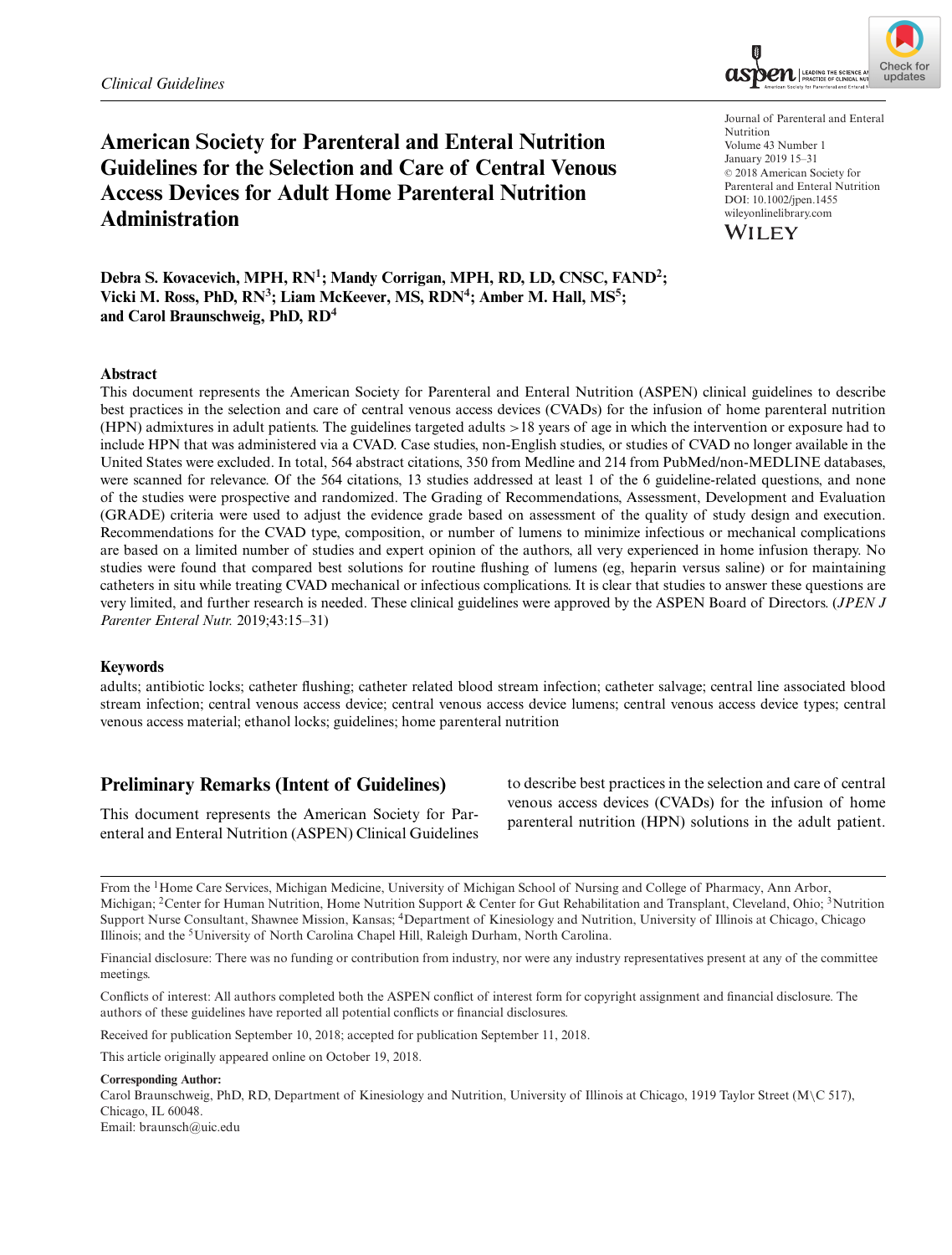The mission of ASPEN is to improve patient care by advancing the science and practice of clinical nutrition and metabolism.

# *Guideline Limitations*

These ASPEN Clinical Guidelines are based on general consensus among a group of professionals who, in developing such guidelines, have examined the available literature on the subject and balanced potential benefits of nutrition practices against risks inherent with such therapy. These practice guidelines are not intended as absolute policy statements. Use of these practice guidelines does not in any way guarantee any specific benefit in outcome or survival. The professional judgment of the attending health professional is the primary component of quality medical care delivery. Since guidelines cannot account for every variation in circumstances, practitioners must always exercise professional judgment when applying these recommendations for individual patients. These Clinical Guidelines are intended to supplement, but not replace, professional training and judgment.

The guidelines reflect an exhaustive search of the research literature for evidence about the best practices related to CVADs used in the care of adult HPN patients. Many of the reports excluded from analyses were anecdotal, describing diverse experiences of heterogeneous groups of HPN patients without data to address the guideline questions. Studies addressing the guideline questions were analyzed and used to develop recommendations. Recommendations reflect a review and analysis of the current literature and a blend of expert opinion and clinical practicality. The population of adult home patients receiving parenteral nutrition (PN) is not homogeneous. These guidelines represent a review of published research through September 9, 2017, about the selection and care of CVADs. All of the reviewed studies were observational; no prospective randomized clinical trials were found that addressed questions about CVADs used for HPN.

A comprehensive search of the medical literature yielded 13 prospective or retrospective cohort studies that provided data about CVADs used for HPN administration in adults. Study quality and data were critically reviewed by a group of multidisciplinary experts in clinical nutrition composed of nurses, dietitians, and a biostatistician. These individuals used the Grading of Recommendations, Assessment, Development and Evaluation (GRADE) methodology to develop consensus-derived recommendations.<sup>1</sup>

### **Methods**

The GRADE process was used to develop key questions and plan data acquisition and conflation for these guidelines.<sup>1</sup> The task force of experts began by defining language used for the routine care and complications associated with CVADs and keywords to be used for the literature search. This was followed by: 1) development of the key questions that were the focus of this clinical guideline; 2) establishing a time frame that would be used for the literature search; 3) determining the target population (inclusion and exclusion criteria); and 4) establishing the specific outcomes that would be addressed. Ultimately, 6 questions were developed by the guideline experts and approved by the ASPEN Board of Directors. These questions and their recommendations are summarized in Table 1.

All included studies were prospective or retrospective investigations of clinical outcomes tailored to address specific questions. The GRADE criteria were used to adjust the evidence based on assessment of the quality of study design and execution. The GRADE approach separates the evidence compiled from the recommendation statements, enabling independent assessment of the weight of the risks versus (vs) the benefits that occur from adopting the recommendation. All recommendations that were based solely on expert opinion were deemed as very low. Table 2 describes the standard language and rationale for the grade assigned to a recommendation.

The Centers for Disease Control (CDC) and the Infusion Nurses Society (INS) have guidelines and standards that include the insertion, maintenance, care, and surveillance monitoring for CVAD complications [\(https://www.cdc.](https://www.cdc.gov/infectioncontrol/guidelines/bsi/updates.html) [gov/infectioncontrol/guidelines/bsi/updates.html\)](https://www.cdc.gov/infectioncontrol/guidelines/bsi/updates.html). Their recommendations are based on the strength of the study design. They include information regarding some of the questions that were identified in these guidelines. However, the majority of their focus is based heavily on the acute care setting rather than care in the home. Establishing guidelines for use in the home creates unique challenges as care is provided by patients and caregivers with little or no medical background, and the environment, supplies, equipment, and reimbursement are different compared with hospital settings.

### *Definition*

Home nutrition support therapy refers specifically to the provision of parenteral PN through a CVAD in a homecare setting.

# *Target Patient Population for Guidelines*

The target of these guidelines is to determine the type of CVAD that is associated with the lowest occurrence of infectious and mechanical complications in adult (>18 years of age) patients receiving HPN. Studies that evaluated pediatric HPN and inpatient PN populations were excluded. These guidelines are directed toward generalized outpatient populations but, like any other management strategy, the infusion therapy selected should be tailored to the individual patient.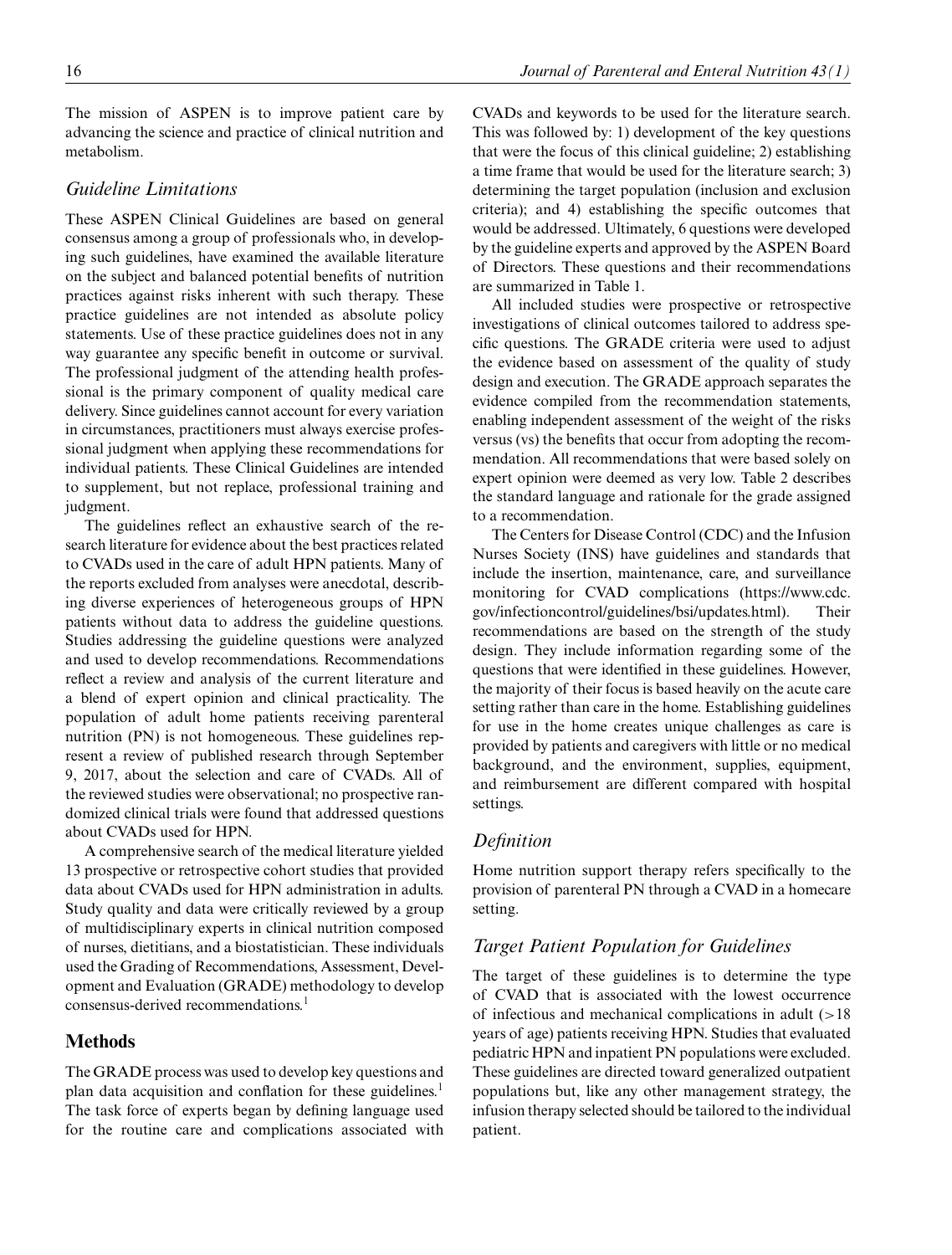### **Table 1.** Guidelines for the Selection and Care of CVADs for Adult HPN Administration.

| Questions and Recommendations                                                                                                                                                       | Evidence/GRADE                    |
|-------------------------------------------------------------------------------------------------------------------------------------------------------------------------------------|-----------------------------------|
| Q1. Does the type of CVAD (tunneled, implanted, or PICC) influence<br><b>CLABSI</b> rates?                                                                                          | Quality of Evidence: low          |
| R1. Based on observational studies and expert consensus, we suggest<br>tunneled CVADs should be selected for adult patients anticipated to<br>require long-term daily PN infusions. | <b>GRADE</b> : weak               |
| If the duration of HPN is uncertain or of short duration $\left( < 30 \text{ days} \right)$ , PICCs<br>may be used.                                                                 |                                   |
| Q2. Does the number of CVAD lumens impact CLABSI rates?                                                                                                                             | Quality of Evidence: very low     |
| R2. Based on 1 observational study and expert opinion, we suggest using the<br>fewest number of lumens required for individual patient therapy.                                     | <b>GRADE</b> : weak               |
| Q3. Does the type of CVAD material influence CLABSI rates?                                                                                                                          | Quality of Evidence: very low     |
| R3. We cannot make a recommendation at this time regarding CVAD<br>composition to minimize infection.                                                                               | GRADE: further research is needed |
| Q4. What is the best CVAD for minimizing mechanical complications?                                                                                                                  | Quality of Evidence: low          |
| R4. Based upon observational cohort studies, the risk for mechanical<br>complications does not differ by the type of CVAD                                                           | <b>GRADE:</b> low                 |
| R4. The choice of CVAD should be selected based upon length of therapy,<br>patient choice, and the ability of the patient/caregiver to care for the<br>CVAD.                        |                                   |
| Q5. Should antimicrobial/ethanol locks be used versus standard care for<br>treating or preventing CVAD infections?                                                                  | Quality of Evidence: low          |
| R.5. No recommendation can be made at this time.                                                                                                                                    | <b>GRADE</b> : weak               |
| Q6. Should saline or heparin locks be used for CVAD maintenance?                                                                                                                    | Quality of Evidence: very low     |
| R6. No recommendations can be made as to which flush solution should be<br>used to maintain patency for HPN CVADs due to the lack of studies.                                       | GRADE: expert opinion             |

CLABSI, central line–associated blood stream infection; CVAD, central venous access device; GRADE, Grading of Recommendations, Assessment, Development and Evaluation; HPN, home parenteral nutrition; PICC, peripherally inserted central catheter; PN, parenteral nutrition.

|  |  |  |  | <b>Table 2.</b> Language for Guidelines Recommendations. |
|--|--|--|--|----------------------------------------------------------|
|--|--|--|--|----------------------------------------------------------|

| Quality of<br>Evidence | Weighing Risks Versus<br><b>Benefits</b> | Grading of Recommendations,<br>Assessment, Development<br>and Evaluation<br>Recommendations | Clinical Guideline<br><b>Statement</b>              |
|------------------------|------------------------------------------|---------------------------------------------------------------------------------------------|-----------------------------------------------------|
| High to very<br>low    | Net benefits outweigh.<br>harms          | Strong                                                                                      | We recommend                                        |
| High to very<br>low    | Tradeoffs for patient are.<br>important  | Weak                                                                                        | We suggest                                          |
| High to very<br>low    | Uncertain tradeoffs                      | Further research needed                                                                     | We cannot make a<br>recommendation at<br>this time. |

# *Target Audience*

These guidelines are intended for use by all healthcare providers involved in nutrition support of the home patient receiving PN, primarily physicians, nurses, dietitians, and pharmacists. These guidelines may also be helpful to patients and their caregivers to assist them in the selection of a CVAD.

# **Literature Search Methodology**

The PubMed/MEDLINE databases were searched through September 9, 2017, for relevant citations. To be included in our search results, citations had to be indexed in the "Catheters" and "Humans" MeSH folders as well as either the "Parenteral Nutrition, Home" or "Home infusion therapy"MesH folders. Then, the non-MEDLINE PubMed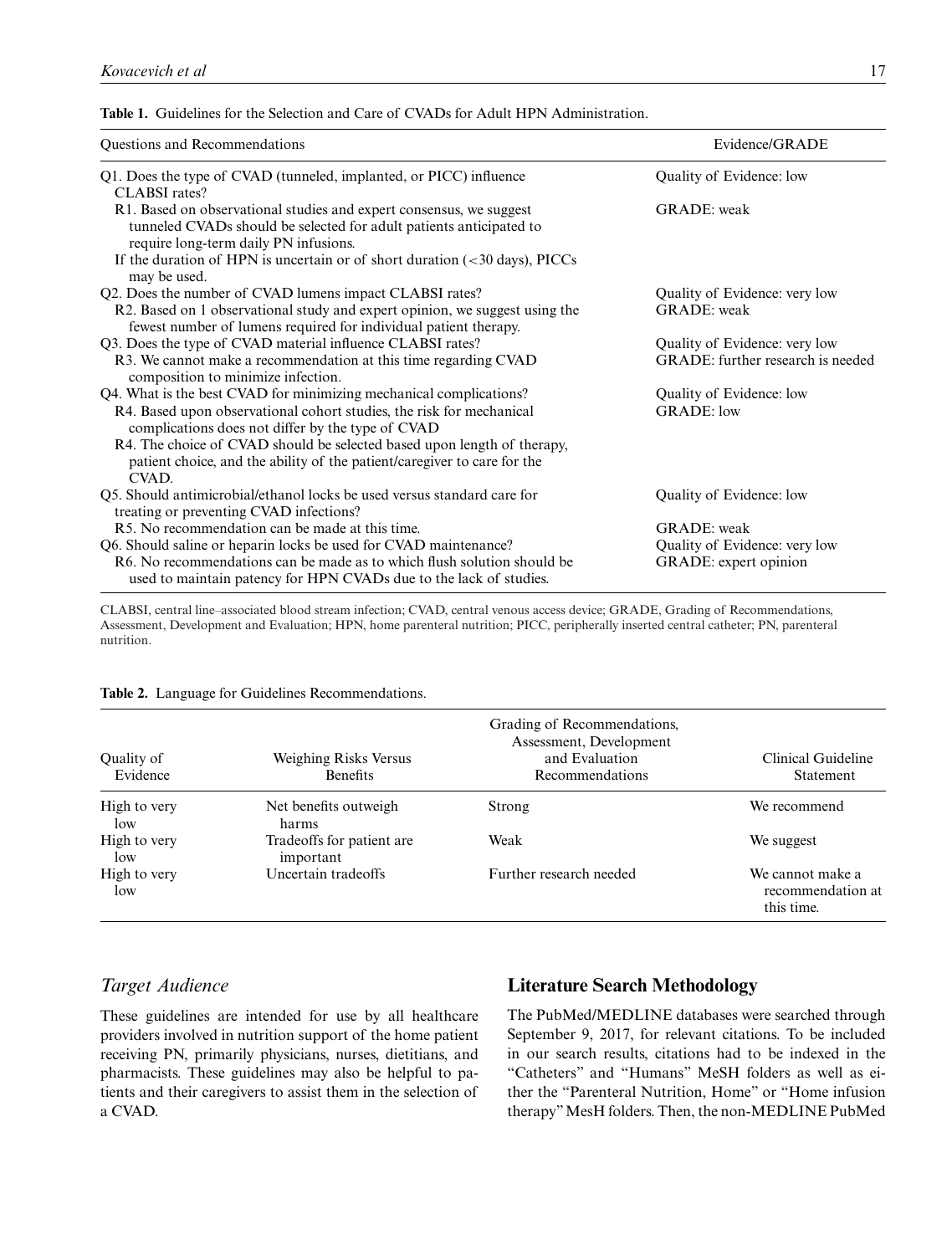1 text-based term from each of the following 2 groups of terms. Group 1: "Parenteral," "HPN," "TPN," "Home PN," "Home Health Care," "HHC," "home infusion." Group 2: "catheter," "Hickman," "port," "pic," "PICC," "tunnel," "lock," "vascular access device," "flush." Finally, to capture citations which may have been miscataloged by MEDLINE indexers, this same text-based strategy was restricted to terms found in the title or abstract of the citation and to the publication types "observational study," "clinical trial," "meta-analysis," and "validation study" and used to research the MEDLINE database.

### **Results**

In total, this search strategy yielded 564 citations. The MEDLINE database accounted for 350 citations, and the PubMed/non-MEDLINE database accounted for 214. The abstract for each citation abstract was reviewed to determine if it was 1) a randomized clinical trial, meta-analysis, or cohort study, 2) conducted in adults  $(>18$  years), and 3) an intervention or exposure studied that included HPN. Studies meeting these 3 criteria were downloaded for further investigation to determine if they contained data that could answer 1 or more of the 6 specific questions that are addressed in these guidelines. Relevant outcome data included the type of catheter material, lumen number and type (tunneled, implanted, or peripherally inserted central catheter [PICC]) as they related to infection and mechanical complications, flush solutions used for maintenance (eg, heparin, saline), and the impact of antimicrobial and/or ethanol locks as a method for salvaging infected CVADs. If these criteria were met, the data were abstracted from the article, analyzed, and included in the guidelines. Articles were excluded if they did not meet inclusion criteria or contain data that would address at least 1 of the 6 guideline questions.

### **Introduction**

HPN therapy requires patients to have a CVAD. Data obtained from ASPEN's National Patient Registry for Nutrition Care (Sustain) found the duration of HPN therapy varies from 3 months–34 years for adults.<sup>2</sup> The appropriate CVAD that will accommodate these variable time intervals is essential to minimize complications and frequent access changes. Additionally, prior to selection of the CVAD, the contents of the HPN solution and patient and caregiver preference as well as the ability to care for and monitor for complications all need to be considered. The CVADs used for HPN infusion include implanted infusion venous access devices (VADs), PICCs, and tunneled catheters, $3$  each with unique risks (Table 3). The most common complications for HPN therapy are CVAD mechanical complications and central line–associated blood stream infections (CLABSIs). During the early years of HPN, removal of the CVAD was advocated for mechanical problems, such as clotting due to improper flushing when patency could not be resolved as well as for CLABSI. Treatment following CVAD removal for CLABSI was typically followed by the administration of several days of intravenous antibiotics. Re-insertion of the CVAD was only considered once the infection was resolved.

The expansive duration of HPN (ranging from months– decades) has shifted the focus of care to salvaging rather than removing the CVAD. Salvaging a long-term catheter is defined as trying to save or keep the catheter in place while treating mechanical or infectious complications. These can range from mechanical repair of a broken tunneled catheter to a full course of IV antibiotics to treat a catheter infection. This salvaging is beneficial to the patient as every CVAD insertion limits the number of remaining viable veins that can be used to reinsert a new CVAD in the future. Infusion of concentrated antibiotics sensitive to the offending organisms into the CVAD lumen was one of the first alternatives used to avoid venous access removal. To limit risks of antibiotic resistance and systemic toxic effects, the CDC Catheter Guidelines recommend prophylactic antibiotic lock solutions only in patients with long-term CVADs who have a history of multiple CLABSIs despite optimal maximum adherence to aseptic technique.<sup>4</sup> However, antibiotics may not adequately infiltrate the biofilm, a substance that allows microbial colonization along CVAD surfaces when in situ. This led to the treatment of CLABSI with concentrated ethanol as it has the ability to penetrate the biofilm and is bactericidal as well as fungicidal.<sup>5</sup> These properties have led many clinicians to use ethanol for treatment as well as prophylaxis in HPN populations.

The goals of HPN care are to 1) teach patients to become independent in their care, 2) keep patients in their home, and 3) maintain their quality of life by avoiding hospitalizations or unnecessary resource utilization needed to treat CVAD complications. To achieve these goals, clinicians must be knowledgeable in regard to the best CVAD on the market and the most effective treatment options that minimize risk of mechanical or infectious complications. Therefore, the recommendations provided in this guideline are tailored to address these issues and provide a science-based starting point for individualized HPN therapy.

### **Question 1: Does the type of CVAD (tunneled, implanted, or PICC) influence CLABSI rates? (See Table 4.)**

**Recommendations 1.** Based on observational studies and expert consensus, we suggest tunneled CVADs should be selected for adult patients anticipated to require long-term daily PN infusions. If the duration of HPN is uncertain or of short duration (ie,  $\lt 31$  days), PICCs may be used<sup>6</sup>

#### **Quality of Evidence**: Low

**GRADE Recommendation**: Weak

**Rationale 1**: No randomized controlled trials were found that addressed this question. Nine observational studies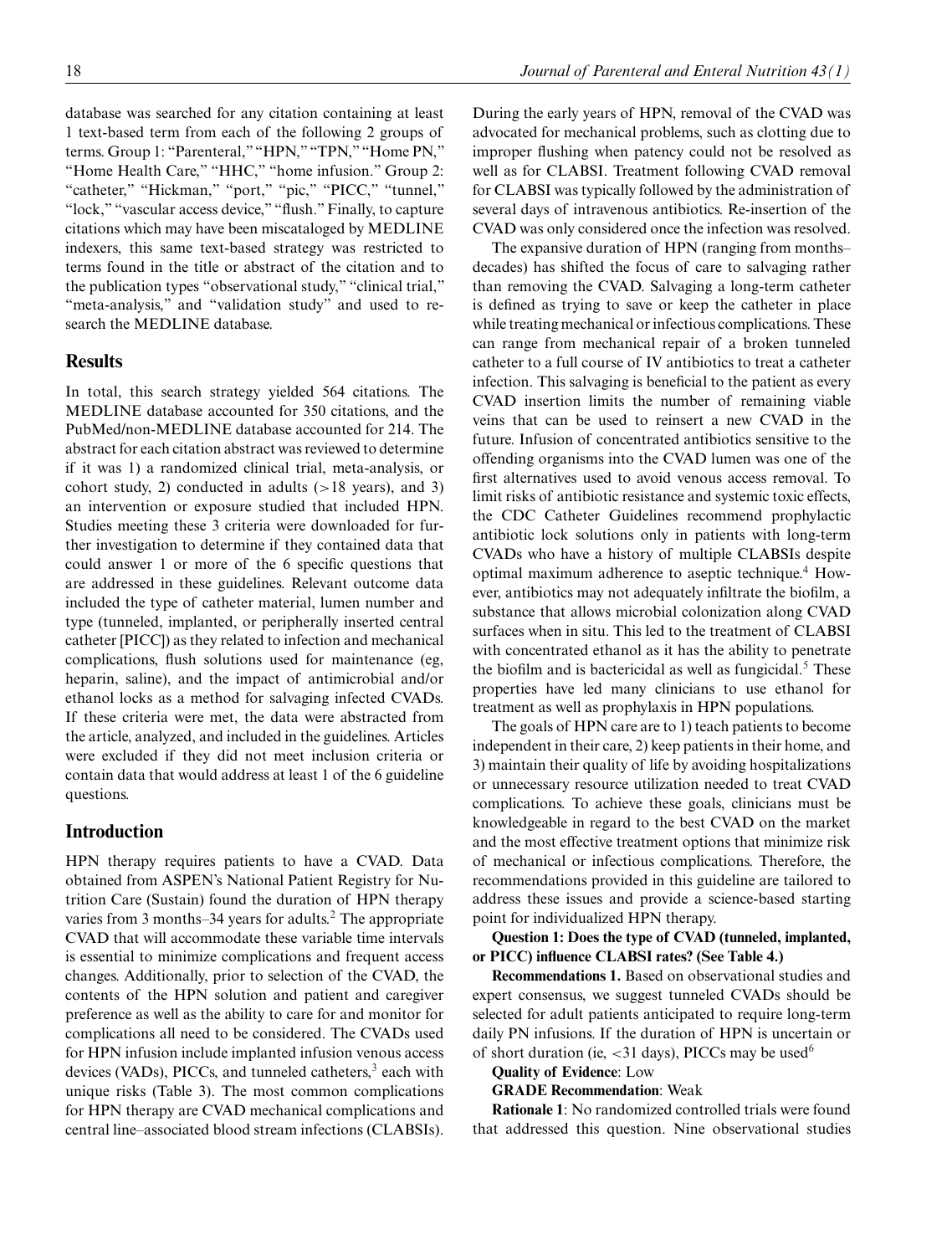| Type                                                   | Dwell Time                           | <b>Therapeutic Applications</b>                                                                                                                                                                                                                               | PN Considerations                                                                                                                                                                                                                                                                                                                                                                                                        |
|--------------------------------------------------------|--------------------------------------|---------------------------------------------------------------------------------------------------------------------------------------------------------------------------------------------------------------------------------------------------------------|--------------------------------------------------------------------------------------------------------------------------------------------------------------------------------------------------------------------------------------------------------------------------------------------------------------------------------------------------------------------------------------------------------------------------|
| <b>PICCs</b>                                           | Maximum dwell<br>time is<br>unknown. | Suitable for acute care and short-term<br>and medium-term PN for adults and<br>pediatric patients                                                                                                                                                             | Associated with an increased risk for deep<br>vein thrombosis, limiting use for<br>indefinite PN therapy and situations<br>where vessel preservation is a priority.<br>Antecubital location of exit site hinders<br>self-care and activity. Clothing may not<br>always cover insertion site, potentially<br>having a negative impact on body image;<br>may be easily removed when infected or<br>PN is no longer needed. |
| Tunneled CVADs<br>(Hickman,<br>Broviac, Hohn<br>types) | 3 months-years                       | Suitable for long-term PN; the presence<br>of a cuff within the tunnel inhibits<br>microbial migration and decreases<br>risk of dislodgement.                                                                                                                 | No restrictions on upper extremity activity;<br>position on chest facilitates self-care;<br>VAD can be easily hidden under clothing.                                                                                                                                                                                                                                                                                     |
| Implanted ports                                        | 6 months-years                       | Primarily intended for low-frequency,<br>intermittent access. Associated with<br>lowest risk for CLABSI due to<br>reduced manipulation. The presence<br>of an indwelling needle to<br>continuous or frequent access offsets<br>the reduced infection benefit. | Suitable for PN in selected circumstances;<br>motivated patients can learn access<br>procedures; body image remains intact;<br>requires no local site care when device is<br>not accessed. PN may increase risk for<br>CLABSI and occlusion in children with<br>cancer.                                                                                                                                                  |

**Table 3.** Types of Central Vascular Access Devices for HPN.

Adapted with permission from the American Society for Parenteral and Enteral Nutrition.<sup>28</sup>

CLABSI, central line–associated blood stream infection; CVAD, central venous access device; HPN, home parenteral nutrition; PICC,

peripherally inserted central catheter; PN, parenteral nutrition; VAD, venous access device.

were found that compared CLABSI and types of CVAD.<sup>7-13</sup> An observational study of severely ill cancer patients compared CLABSI rates in tunneled, implanted, or PICC VADs, and found no significant difference between the groups even though implanted ports had a longer dwell time.<sup>7</sup> Severity of illness was not controlled for and may have been a factor contributing to the non-significant differences among the catheter groups.

Four studies compared CLABSI rates in patients with tunneled vs implanted CVADs (not PICC). $8-10,12$  Three reported significantly higher rates of infections in patients with implanted CVADs.<sup>8-10</sup> Two of these studies<sup>8,9</sup> noted a higher proportion of cancer patients with implanted catheters compared with tunneled catheters, suggesting the higher infection rates observed may be due to the underlying disease, immunosuppression, and/or the use of implanted CVADs. Buchman et  $al^{10}$  found higher rates of infections for implanted CVADs in a cohort of patients that predominantly had intestinal failure (IF) as their primary diagnosis rather than cancer. In a small case-series study of 6 severely ill cancer patients that first received a tunneled CVAD followed by an implanted CVAD, a higher rate of infection was reported in patients with tunneled CVADs.<sup>12</sup> Due to the very small sample size and sampling on the dependent variable, it is difficult to draw any conclusion from this study.

In addition to Cotogni et al,<sup>7</sup> 3 other studies compared CLABSI rates in tunneled vs PICC CVADs.<sup>11,13,14</sup> Christenson and associates and Bech and associates appeared to analyze the same dataset of Danish HPN patients, and while different questions were asked, similar results were found. Christensen et al<sup>14</sup> reported higher CLABSI rates for PICC compared with tunneled CVADs and a shorter time to first infection (84  $\pm$  94 days vs 297  $\pm$ 387 days;  $P < .05$ ). After controlling for environmental factors, Bech et  $al<sup>11</sup>$  reported identical time to first infection  $(83.91 \pm 93.8 \text{ vs } 297.2 \pm 386.9 \text{ days}; P < .001)$  that was more significant. Toure and associates<sup>13</sup> found higher rates of infections for the tunneled vs PICC CVADs; however, shorter median time to first infection occurred in the PICC group (60 vs 134 days;  $P = .008$ ). Patients in the tunneled group received HPN prior to entry in the study; thus, this "greater unaccounted for exposure time" likely biased these results. Additionally, almost a third of patients in both groups were receiving taurolidine citrate locks, suggesting some or all were at higher risk of infection.

Ross et al<sup>15</sup> described CLABSI rates in 1046 HPN patients from a national cohort of patients in the United States of which 13.2% were <18 years of age. They found patients with tunneled or implanted CVADs experienced higher infection rates (0.51 and 0.66/total PN days, respectively) than those with PICCs (0.41/total PN days). Children experienced a higher rate of infection compared with adults; however, their reported infection rates by catheter type include both children and adults, which precluded inclusion of this study in our analyses.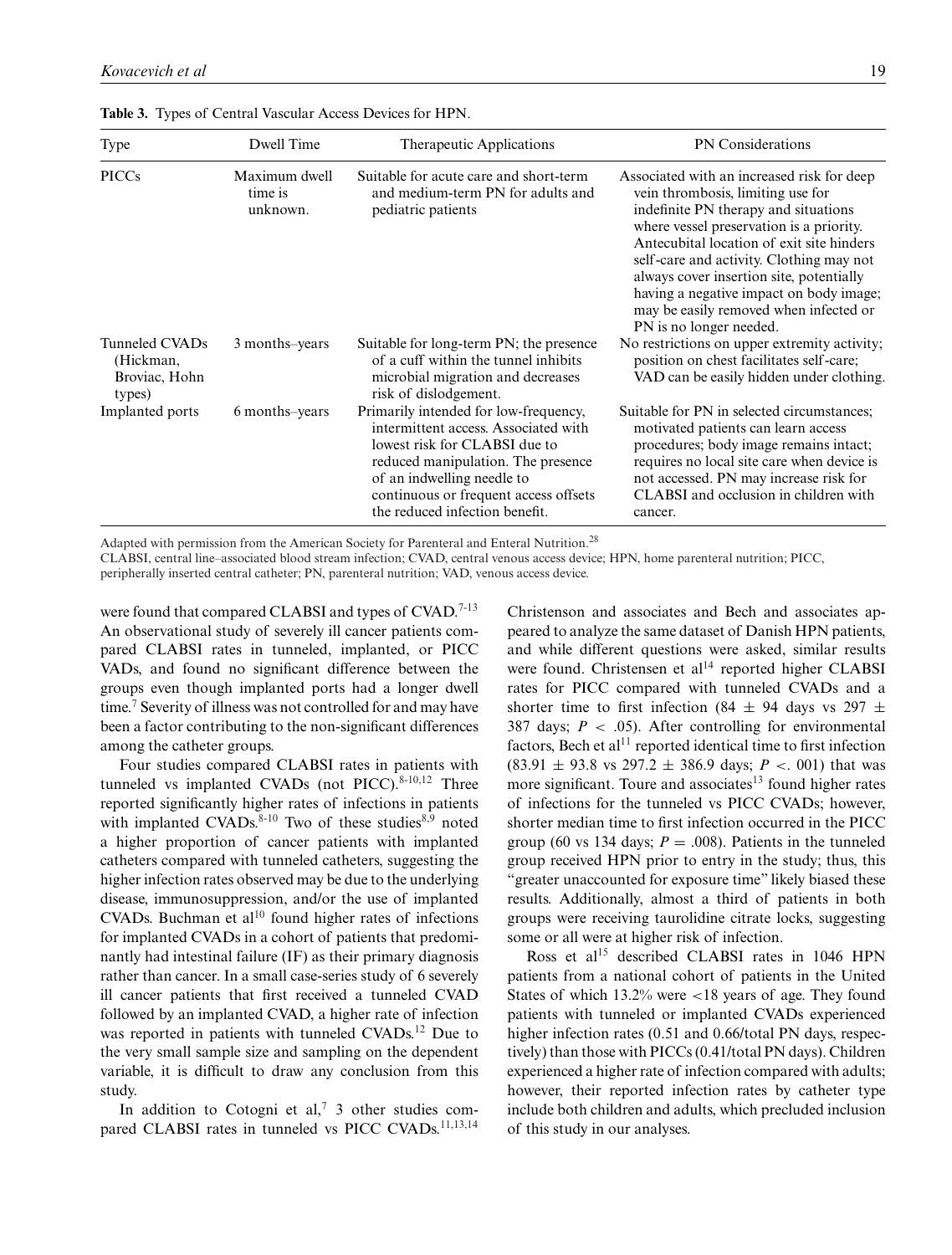|                                                                                                                          | Comments               | tunneled CVADs at the time of catheter<br>PICCs were inserted when patient not able<br>supplementation over limited period of<br>treated in situ. This could have resulted<br>in a lower than actual infection rate.<br>developed infection, was the CVAD<br>metabolically unstable requiring IV<br>removal or symptoms of infection.<br>Patients who had an acute condition,<br>Unclear that when tunneled CVADs<br>time more often received a PICC.<br>Unclear if CLABSI was defined for<br>to care for the CVAD. | about if a homecare nurse or the patient<br>There was no mention why 311 patients did<br>77 CLABSIs, but only 67 were included<br>Patients did not keep a log in the home<br>not meet the inclusion criteria.<br>The authors reported a total of<br>preformed CVAD care.<br>in the analysis.                                                                                                                                                                                                                                                                                                                                                                                                                                                                                                                                                                                                                                                                                                                            |
|--------------------------------------------------------------------------------------------------------------------------|------------------------|---------------------------------------------------------------------------------------------------------------------------------------------------------------------------------------------------------------------------------------------------------------------------------------------------------------------------------------------------------------------------------------------------------------------------------------------------------------------------------------------------------------------|-------------------------------------------------------------------------------------------------------------------------------------------------------------------------------------------------------------------------------------------------------------------------------------------------------------------------------------------------------------------------------------------------------------------------------------------------------------------------------------------------------------------------------------------------------------------------------------------------------------------------------------------------------------------------------------------------------------------------------------------------------------------------------------------------------------------------------------------------------------------------------------------------------------------------------------------------------------------------------------------------------------------------|
| are listed in chronologic order with the newest studies placed first. When there was $>1$ study in a given year, studies | Results/Outcome        | 387 days versus 84 $\pm$ 94 days, $P < .05$ )<br>Local infection higher in PICC group vs<br>with 1.63 in PICC group $(P = .0001)$<br>tunneled CVADs than PICCs (297 $\pm$<br>tunneled CVADs (1.00 vs 0.24/1,000<br>tunneled CVADs group compared<br>Mean time to first CLABSI higher in<br>CLABSI 0.57/1000 catheter days in<br>$\text{CVAD}$ days, $P = .000$ )                                                                                                                                                    | Incidence of infections/1000 CVAD days<br>an elevated C-reactive protein at time<br>PICC group $(1.43 \pm 0.20)$ compared<br>group if the CVAD was managed by<br>with stoma, smoking, if a homecare<br>Mean number of days to first infection<br>nurse managed the CVAD care, and<br>those who were not (1.45 $\pm$ 0.68 vs<br>Environmental factors: the number of<br>Mean CLABSI incidence significantly<br>CVADs group $(297.21 \pm 386.91 \text{ vs }$<br>infusion days per week, colectomy<br>with $0.95 \pm 0.390$ in the tunneled<br>was significantly decreased in the<br>increased in the tunneled CVADs<br>a homecare nurse compared with<br>was significantly increased in the<br>CLABSI in the PICC group by a<br>of insertion was not statistically<br>factor of 2.47 with 1 additional<br>significant among the 2 groups<br>PICC group vs in the tunneled<br>$0.56 \pm 0.24/1000$ CVAD days<br>Time to first infection decreased<br>83.91 $\pm$ 93.754, respectively)<br>infusion day/week.<br>CVAD group |
| author's last name                                                                                                       | Population, Setting, N | tunneled CVADs<br>and 126 PICCs<br>CVADs; 169<br>136 adult HPN<br>Total of 295<br>patients                                                                                                                                                                                                                                                                                                                                                                                                                          | Total of 295 CVADs<br>Adult HPN patients<br>in 136 patients                                                                                                                                                                                                                                                                                                                                                                                                                                                                                                                                                                                                                                                                                                                                                                                                                                                                                                                                                             |
| Rules for Tables 4-8: Within each question, studies<br>were placed in alphabetic order according to the                  | Study Aim(s)           | of tunneled CVADs<br>complication rates<br>and PICCs in 1<br>Danish Center<br>Compared                                                                                                                                                                                                                                                                                                                                                                                                                              | environmental risk<br>Investigated whether<br>factors influenced<br>the time to first<br>CVAD-related<br>infection                                                                                                                                                                                                                                                                                                                                                                                                                                                                                                                                                                                                                                                                                                                                                                                                                                                                                                      |
|                                                                                                                          | Study Design           | Christensen Retrospective<br>cohort                                                                                                                                                                                                                                                                                                                                                                                                                                                                                 | Bech et al <sup>11</sup> Retrospective<br>cohort                                                                                                                                                                                                                                                                                                                                                                                                                                                                                                                                                                                                                                                                                                                                                                                                                                                                                                                                                                        |
|                                                                                                                          | Reference              | et al $^{14}$                                                                                                                                                                                                                                                                                                                                                                                                                                                                                                       |                                                                                                                                                                                                                                                                                                                                                                                                                                                                                                                                                                                                                                                                                                                                                                                                                                                                                                                                                                                                                         |

(*continued*)

Table 4. Question 1: Does the type of CVAD (tunneled, implanted, or PICC) influence CLABSI rates? **Table 4.** Question 1: Does the type of CVAD (tunneled, implanted, or PICC) influence CLABSI rates?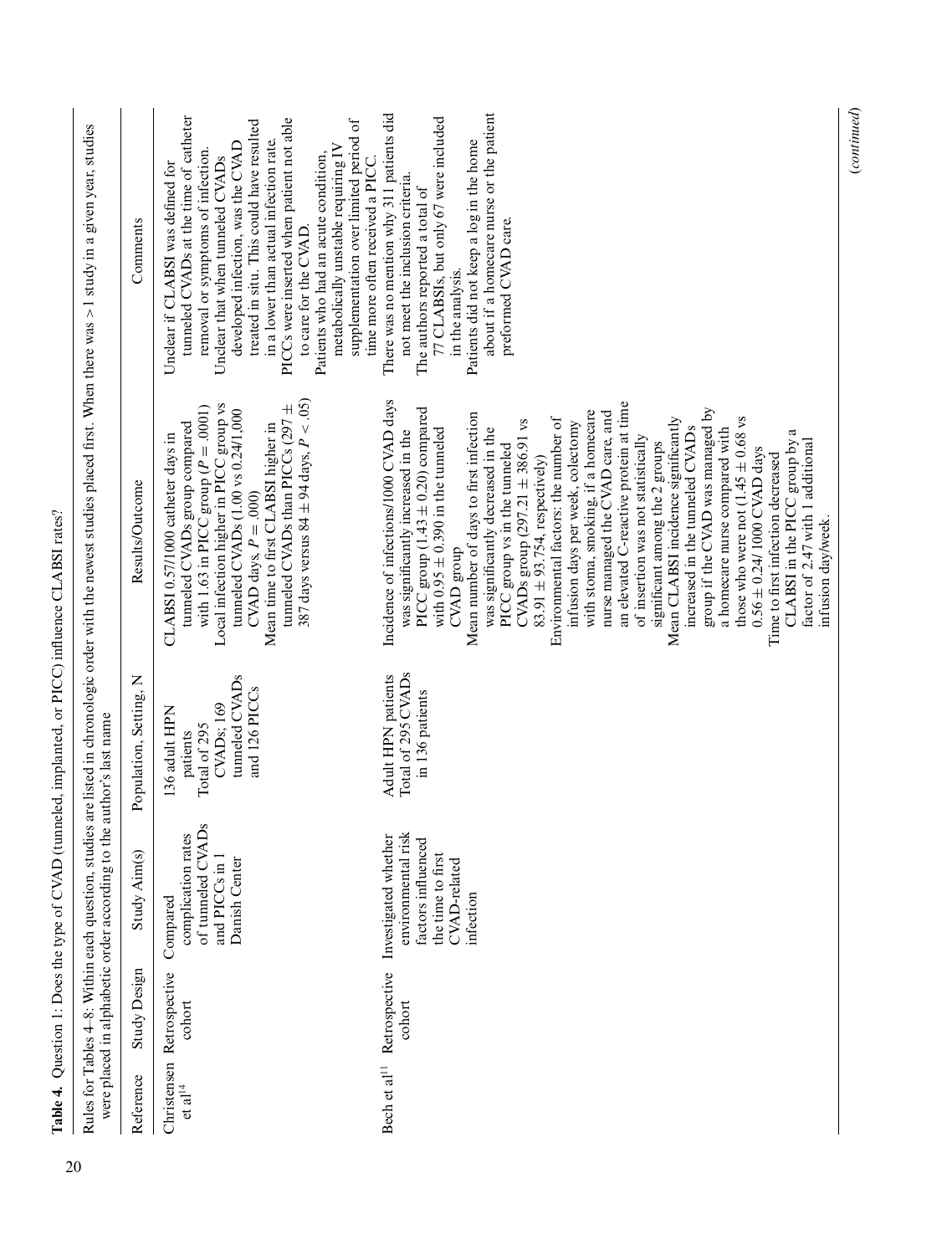| Table 4. (continued)             |                                                 |                                                                                                                                       |                                                                                                                                         |                                                                                                                                                                                                                                                                                                                                         |                                                                                                                                                                            |
|----------------------------------|-------------------------------------------------|---------------------------------------------------------------------------------------------------------------------------------------|-----------------------------------------------------------------------------------------------------------------------------------------|-----------------------------------------------------------------------------------------------------------------------------------------------------------------------------------------------------------------------------------------------------------------------------------------------------------------------------------------|----------------------------------------------------------------------------------------------------------------------------------------------------------------------------|
|                                  |                                                 | were placed in alphabetic order according to the author's last name                                                                   |                                                                                                                                         |                                                                                                                                                                                                                                                                                                                                         | Rules for Tables 4-8: Within each question, studies are listed in chronologic order with the newest studies placed first. When there was >1 study in a given year, studies |
| Reference                        | <b>Study Design</b>                             | Study Aim(s)                                                                                                                          | Population, Setting, N                                                                                                                  | Results/Outcome                                                                                                                                                                                                                                                                                                                         | Comments                                                                                                                                                                   |
|                                  | Toure et al <sup>13</sup> Prospective<br>cohort | A comparative study<br>tunneled CVAD<br>of peripherally<br>complications<br>inserted and                                              | 196 adult HPN<br>$CVADs$ and<br>71 PICCs<br>133 tunneled<br>patients                                                                    | CLABSI rate for tunneled CVADs was<br>Median number of days to first CVAD<br>1.87/1000 CVAD days and 1.05 for<br>complication was 134 (16-674) for<br>tunneled CVADs and 60 (25-125)<br>days for PICCs<br>PICCs                                                                                                                         | Taurolidine-citrate locks were used in 35.4% of<br>the tunneled CVADs and 36.62% of the<br>PICCs from the day of insertion.                                                |
| Buchman<br>$et al^{10}$          | cohort                                          | factors for CLABSI<br>Retrospective Determined the risk<br>in HPN patients.                                                           | Adult ( $N = 125$ ) and<br>CVADs; 268 were<br>18) HPN patients<br>Total of 331<br>tunneled and 63<br>implanted ports<br>$pediatric(N =$ | with a triple-lumen CVAD (0.87/1000<br>CVAD days for triple lumen; 0.7 for<br>tunneled group (0.66 and 0.32/1000<br>CLABSI significantly higher in adults<br>double lumens and 0.31 for single<br>implanted port group than in the<br>CLABSI significantly higher in the<br>CVAD days, respectively.<br>lumens                          | Pediatric population data was included, but the<br>groups were compared separately and the<br>data were separated for adults versus<br>children.                           |
| Cotogni<br>${\bf c} {\bf t}$ al' | Prospective,<br>observa-<br>tional              | cancer patients with<br>Investigated CVAD<br>complications in<br>4 types of VADs<br>implanted ports)<br>tunneled CVAD<br>(PICC, Hohn, | tunneled CVADs,<br>72 implanted<br>254 adult HPN<br>65 PICCs, 107<br>Hohns, 45<br>289 CVADs;<br>patients<br>ports                       | lower when compared with Hohn and<br>No statistical differences between the 4<br>CLABSI/1000 CVAD days or /1000<br>tunneled CVADs and for implanted<br>types of CVADs for local infection,<br>PICC CLABSI rate significantly<br>Multivariate analysis demonstrated<br>ports compared with Hohn and<br>tunneled CVADs<br><b>HPN</b> days | High mortality rate (210 of 289 patients died).                                                                                                                            |

(*continued*)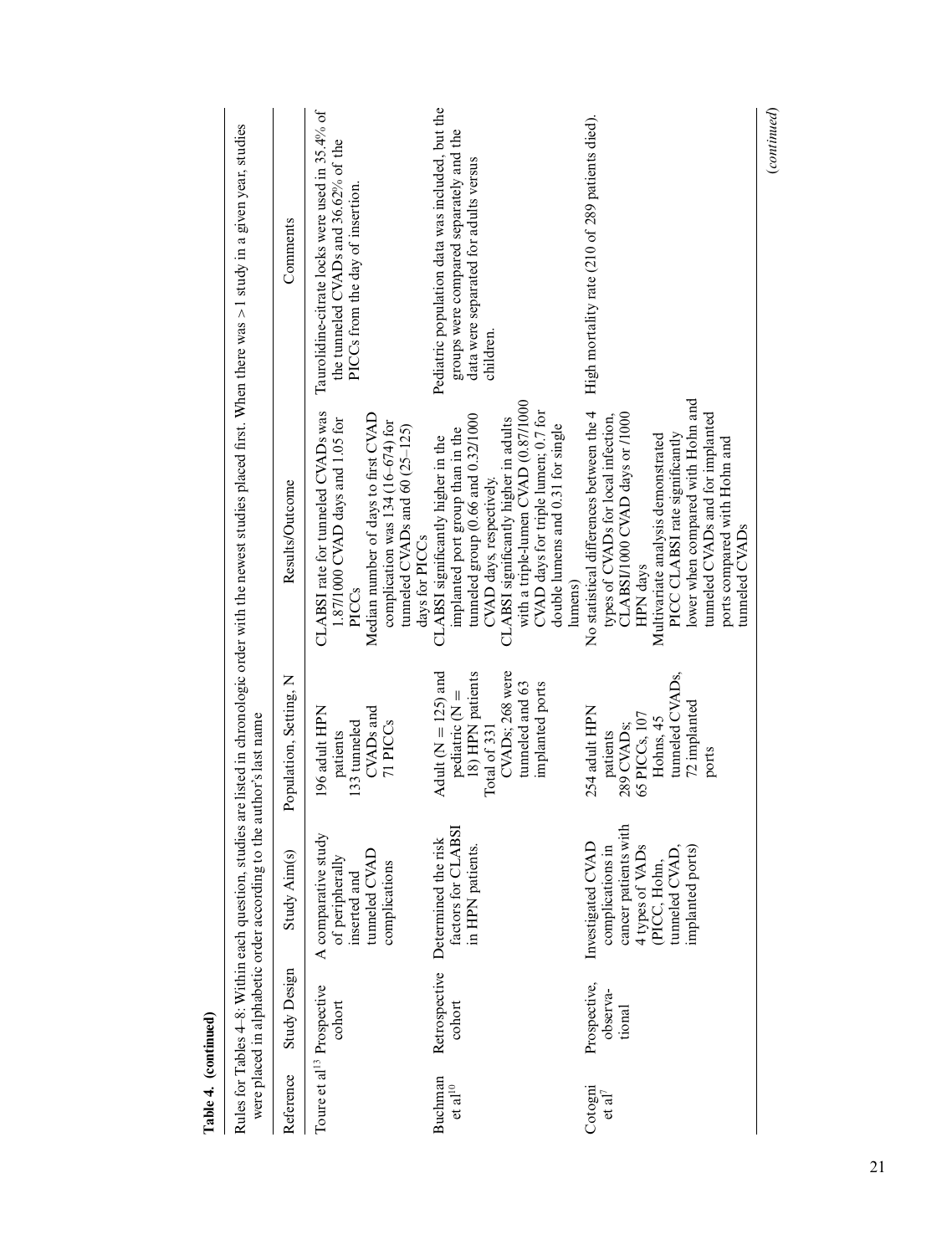|                                          |                                        | were placed in alphabetic order according to the author's last name                                                                                               |                                                                                                                           | Rules for Tables 4-8: Within each question, studies are listed in chronologic order with the newest studies placed first. When there was >1 study in a given year, studies                                                                                                                                                                   |                                                                                                                                                                                                                                                                                                                                                                                                                                                                                                                                                                                   |
|------------------------------------------|----------------------------------------|-------------------------------------------------------------------------------------------------------------------------------------------------------------------|---------------------------------------------------------------------------------------------------------------------------|----------------------------------------------------------------------------------------------------------------------------------------------------------------------------------------------------------------------------------------------------------------------------------------------------------------------------------------------|-----------------------------------------------------------------------------------------------------------------------------------------------------------------------------------------------------------------------------------------------------------------------------------------------------------------------------------------------------------------------------------------------------------------------------------------------------------------------------------------------------------------------------------------------------------------------------------|
| Reference                                | Study Design                           | Study Aim(s)                                                                                                                                                      | Population, Setting, N                                                                                                    | Results/Outcome                                                                                                                                                                                                                                                                                                                              | Comments                                                                                                                                                                                                                                                                                                                                                                                                                                                                                                                                                                          |
| Guglielmi<br>$et al9$                    | Prospective<br>cohort                  | non-cancer patients<br>complications both<br>in adult cancer and<br>long-term HPN<br>frequency of<br>Described the                                                | cancer diagnosis<br>and 131 without<br>139 patients with a<br>270 adult HPN<br>patients<br>cancer                         | with 0.46 in non-cancer patients who<br>CVAD days in the cancer implanted<br>was 0.71/1000 CVAD days who had<br>implanted ports inserted compared<br>CVAD days in the tunneled CVAD<br>Incidence of sepsis in cancer patients<br>non-cancer group, and 0.01/1000<br>Local skin infections were 0.03/1000<br>had tunneled CVADs<br>port group | compared with 7-14 days; periodic home<br>HPN protocols were different between the 2<br>conducted, and the PN solution bag was<br>premixed compared with a personalized<br>or if the results were reported in CVAD<br>shortened to 3 days in the cancer group<br>No definition given for local skin infection<br>Survival curves between the 2 groups was<br>groups. Patient training program was<br>Different CVAD types in cancer and<br>nurse follow-up visits were not<br>statistically significant.<br>non-cancer patients<br>CLABSI not defined<br>or HPN days.<br>mixture. |
| Santarpia<br>et al $8$                   | Retrospective,<br>cohort               | CLABSI by type of<br><b>CVAD</b> (totally<br>non-oncology<br>implanted vs<br>oncology vs<br>implanted<br>partially<br>tunneled<br>patients,<br>CLABSI in<br>CVAD) | and 140 partially<br>implanted ports<br>implanted<br>CVAD <sub>s</sub><br>156 totally<br>$(N = 296)$                      | compared with totally implanted ports<br>partially implanted tunneled CVADs<br>Adult HPN patients Infection rates significantly lower in                                                                                                                                                                                                     | More patients with oncology diagnosis than<br>CVAD days not available by type of CVAD.<br>non-oncology.                                                                                                                                                                                                                                                                                                                                                                                                                                                                           |
| Gaggioti<br>${\bf e} {\bf t}$ al $^{12}$ | Retrospective<br>crossover<br>HPN      | Compared implanted<br>ports and tunneled<br>silicone CVADs                                                                                                        | All 6 previously had<br>tunneled CVAD<br>and changed to<br>an implanted<br>6 adult HPN<br>a silicone<br>patients;<br>port | days compared with 0.9/1000 CVAD days<br>Tunneled CVAD sepsis rate was 3.3/1000<br>in the implanted port                                                                                                                                                                                                                                     | Authors did not state if the 1000 days were<br>No statistics given in the paper.<br>CVAD or HPN days.<br>Small study group.                                                                                                                                                                                                                                                                                                                                                                                                                                                       |
|                                          | VAD, venous access device; vs, versus. |                                                                                                                                                                   |                                                                                                                           | CLABSI, central line-associated blood stream infection; CVAD, central venous access device; HPN, home parenteral nutrition; IV, intravenous; PICC, peripherally inserted central catheter;                                                                                                                                                   |                                                                                                                                                                                                                                                                                                                                                                                                                                                                                                                                                                                   |

**Table 4. (continued)**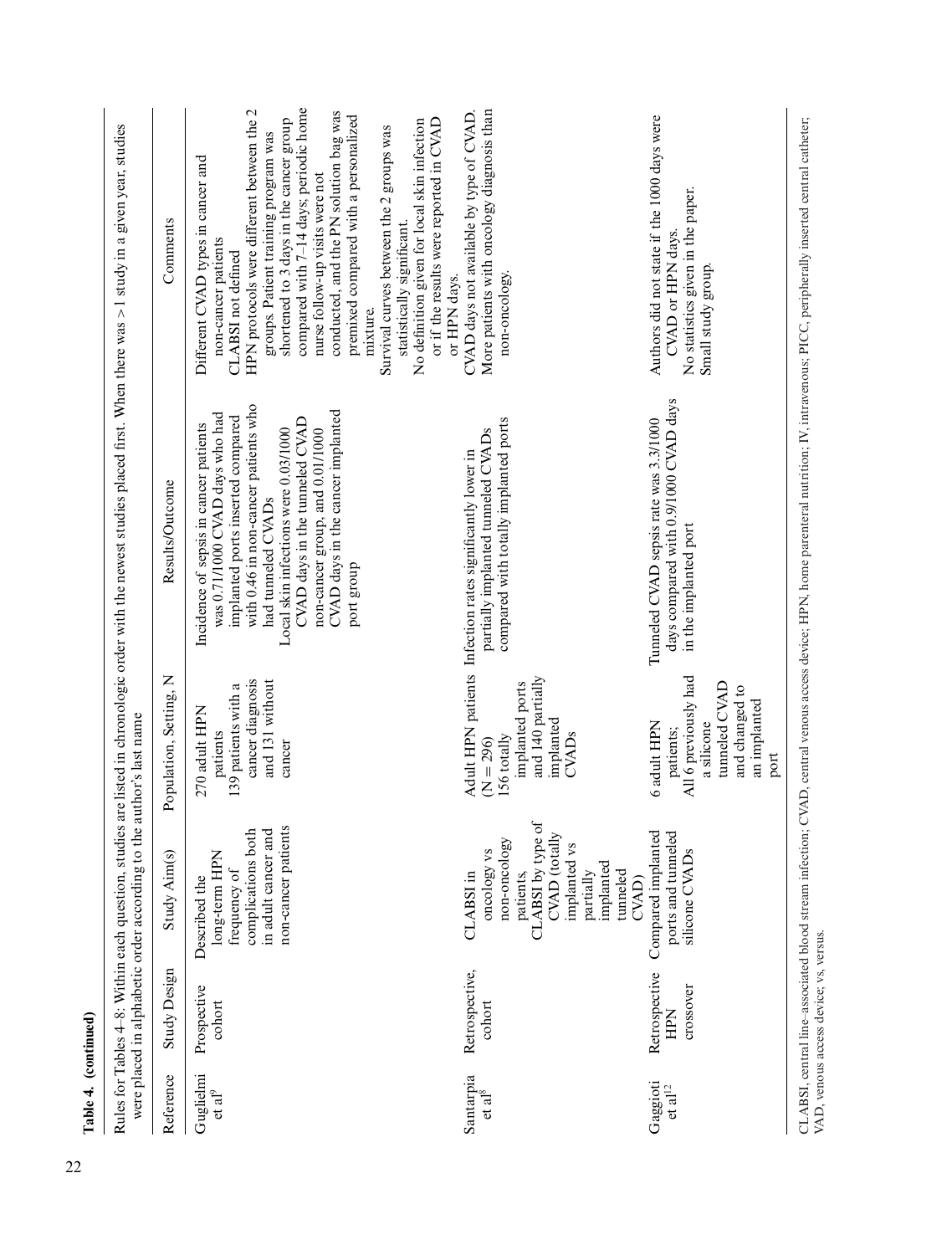In summary, 8 studies comparing different CVAD types found lower infection rates in patients with tunneled CVADs compared with implanted or PICC CVADs, and when reported, longer time to first infection suggesting tunneled CVADs may be preferable for patients expected to require HPN over a long period of time. Only 1 study that included both adults and pediatric patients found PICCs to experience lower rates. The impact of the concomitant use of implanted CVADs used for HPN and chemotherapy remains unknown.

### **Question 2. Does the number of CVAD lumens influence CLABSI rates? (See Table 5.)**

**Recommendation 2.** Based on 1 observational study and expert opinion, we suggest using the fewest number of lumens required for individual patient therapy.

**Quality of Evidence**: Very Low

#### **GRADE Recommendation**: Weak

**Rationale 2**: Both the CDC and INS recommend selection of CVADs with the fewest number of lumens. In our more narrow search of adult HPN patients, we found 1 retrospective observational study comparing the number of CVAD lumens for risk of CLABSI.<sup>10</sup> This study compared infection rates in HPN patients from 1 homecare provider in patients with single-lumen, double-lumen, and triplelumen tunneled CVADs. Significantly lower CLABSI rates occurred in patients with a single-lumen CVAD, followed by the double lumen. Triple-lumen CVADs had the highest CLABSI rate (0.31 vs 0.7 vs 0.87/1000 CVAD days, respectively;  $P = .001$ ).

In summary, insertion of a CVAD with the fewest number of lumens to accommodate the patient's clinical status reduces the number of manipulations required for flushing pre-HPN and post-HPN and medication administration. CVADs with fewer lumens reduce the number of opportunities for contamination, are more economical, and require less maintenance for patients and caregivers. Further, it is highly unlikely restricting the catheter to the fewest lumens needed to provide care will result in any increase in harm.

#### **Question 3. Does the type of CVAD material influence CLABSI rates? (See Table 6.)**

**Recommendation 3.** We cannot make a recommendation at this time regarding CVAD composition to minimize infection.

#### **Quality of Evidence**: Very Low

**GRADE Recommendation**: Further research is needed

**Rationale 3**: Per the information presented in the CDC guidelines, due to their surface irregularities, the type of VAD material plays an important role in the development of CLABSI. These irregularities are thought to heighten the ability of microorganisms to adhere and attach to the surface. VADs manufactured with silicone have been shown to have higher risks of CLABSI compared with polyurethane.<sup>16</sup> In our narrower search, including exclusively adult HPN patients, only 1 study compared the role of CVAD composition with CLABSI. No statistical significance was found in this prospective, non-randomized study of 40 silicone and 13 polyurethane CVADs in 42 patients.<sup>17</sup> Only CVADs manufactured with silicone and polyurethane were included in the study.

To summarize, different CVAD materials may be more susceptible to the development of fibrin sheaths and biofilms that form within the CVAD lumen and the CVAD itself. Tunneled and implanted ports are made of silicone, which may lend itself to increase infection rates compared with PICCS manufactured with polyurethane.

**Question # 4: What is the best CVAD for minimizing mechanical complications? (See Table 7.)**

**Recommendation 4**: Based upon 6 observational cohort studies, $7,9,12-14,17$  the risk for mechanical complications does not differ by the type of CVAD. Therefore, the choice of CVAD should be selected based upon length of therapy, patient choice, and the ability of the patient/caregiver to care for the CVAD.

#### **Quality of Evidence**: Low

#### **GRADE Recommendation**: Low

**Rationale 4**: A number of factors related to the CVAD type, size, material, and placement technique are hypothesized to contribute to mechanical complications of CVADs in patients receiving HPN; however, investigations in this area are limited.

When comparing polyurethane vs silicone CVADs, Beau and colleagues<sup>17</sup> found no significant difference in catheter CVAD obstruction or thrombosis among patients with short bowel syndrome (SBS). Additionally, Toure et  $al<sup>13</sup>$ found no significant difference in the incidence of noninfectious CVAD complications/1000 patient days in patients with SBS or Crohn's disease receiving HPN via a PICC or tunneled CVAD. The first complication occurred later in patients with a tunneled CVAD; however, this difference was not significant (180.2  $\pm$  154.7 days vs 118.1  $\pm$  129.3 days; *P* = .09).

Guglielmi et al<sup>9</sup> compared the differences of HPN complications in 270 patients with and without cancer. Cancer patients received HPN via implanted ports; HPN was delivered via tunneled CVADs in the non-cancer participants. No significant difference in incidence rates of mechanical complications occurred between these groups (0.28 vs 0.91/1000 CVAD days; not significant). Christensen et al<sup>14</sup> also evaluated mechanical complications in IF patients requiring HPN through a PICC or tunneled CVAD. Unfortunately, the material, brand, and size of the PICCs used did not remain constant during the study (silicone 4F Groshong PICC vs 5F polyurethane PICC), limiting interpretation of the findings. Patients with type II IF more often received a PICC, whereas long-term HPN patients with type III IF received tunneled CVADs. The authors defined type II IF as patients who had a prolonged acute condition, metabolically unstable, requiring intravenous therapy over a limited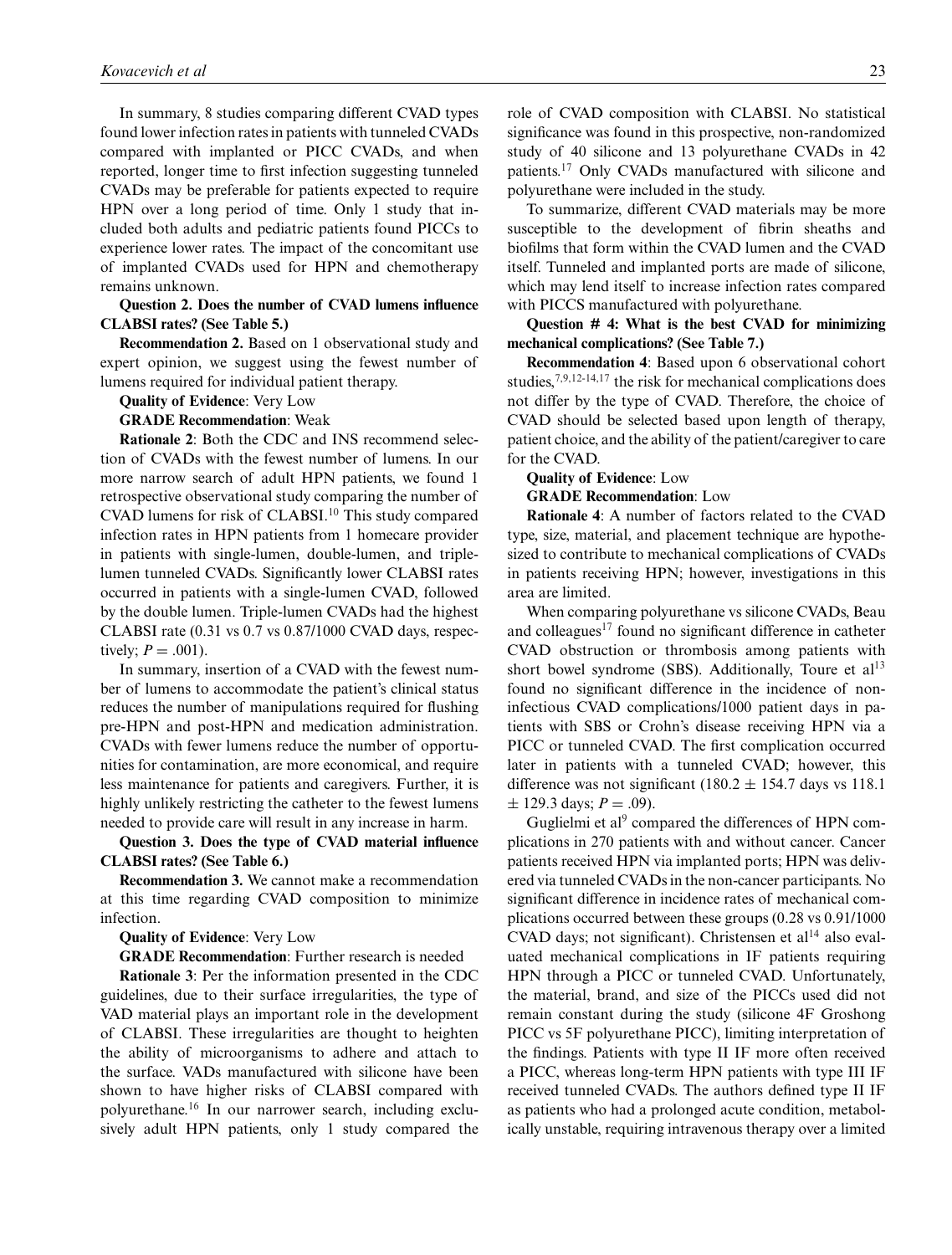| Reference                        | <b>Study Design</b>     | Study Aim(s)                                                            | Population, Setting, N                                                                                                                              | Results/Outcome                                                                                                                                                                                                                                                                                                                          | Comments                                                                                                                  |
|----------------------------------|-------------------------|-------------------------------------------------------------------------|-----------------------------------------------------------------------------------------------------------------------------------------------------|------------------------------------------------------------------------------------------------------------------------------------------------------------------------------------------------------------------------------------------------------------------------------------------------------------------------------------------|---------------------------------------------------------------------------------------------------------------------------|
| Buchman<br>$et$ al <sup>10</sup> | Retrospective<br>cohort | Determined the risk<br>factors for<br><b>CLABSI</b> in HPN<br>patients. | Adult ( $N = 125$ ) and<br>pediatric ( $N = 18$ )<br>HPN patients<br>Total of 331 CVADs:<br>268 of which were<br>tunneled and 63<br>implanted ports | CLABSI significantly<br>higher in the<br>implanted port<br>group than in the<br>tunneled group<br>$(0.66$ and $0.32/$<br>1000 CVAD days.<br>respectively<br>CLABSI significantly<br>higher in adults<br>with a<br>triple-lumen<br>CVAD <sub>s</sub> (0.87/1000)<br>CVAD days; 0.7<br>for double lumens<br>and 0.31 for single<br>lumens) | Pediatric population<br>data was included but<br>the groups were<br>compared separately<br>for adults versus<br>children. |

**Table 5.** Question #2: Does the number of CVAD lumens impact CLABSI rates?

CLABSI, central line–associated blood stream infection; CVAD, central venous access device; HPN, home parenteral nutrition.

| Table 6. Question #3: Does the type of CVAD material influence CLABSI rate? |  |
|-----------------------------------------------------------------------------|--|
|                                                                             |  |

| Reference          | <b>Study Design</b>    | Study Aim(s)                                                                                                                                                            | Population, Setting, N                                        | Results/Outcome                                                                                                                                                                                                                                                                                                                                                                                      | Comments                                                                                                                                                                                                                                                                                                                                                          |
|--------------------|------------------------|-------------------------------------------------------------------------------------------------------------------------------------------------------------------------|---------------------------------------------------------------|------------------------------------------------------------------------------------------------------------------------------------------------------------------------------------------------------------------------------------------------------------------------------------------------------------------------------------------------------------------------------------------------------|-------------------------------------------------------------------------------------------------------------------------------------------------------------------------------------------------------------------------------------------------------------------------------------------------------------------------------------------------------------------|
| Beau<br>et al $17$ | Cohort.<br>prospective | Compared experience<br>of long-term<br>complications with<br>polyurethane<br>(LeaderCuff/<br>Vygon) and silicone<br>(Lifevac/Vygon)<br>tunneled, cuffed<br><b>CVADs</b> | <b>Adult HPN</b> patients<br>$N = 53$ CVADs in<br>42 patients | There were no<br>obstructions reported<br>in the polyurethane.<br>group and<br>0.05/patient year of<br>HPN in the silicone<br>group<br>Dislodgement and<br>thrombosis/patient<br>year of HPN not<br>statistically significant<br>Fracture and hub<br>dysfunction higher in<br>the polyurethane<br>group (0.5/patient)<br>year of HPN) than<br>the silicone group<br>$(0.03$ /patient year of<br>HPN) | Years of recruitment<br>varied between<br>the 2 groups.<br>Practice may have<br>changed between<br>1991–1998.<br>More patients in the<br>silicone CVAD<br>group ( $N = 31$ )<br>as well as CVADs<br>$(N = 40)$<br>compared with<br>the polyurethane<br>group with 11<br>patients and 13<br>CVAD <sub>s</sub> .<br>Measurement done<br>per patient year<br>of HPN. |

CLABSI, central line–associated blood stream infection; CVAD, central venous access device; HPN, home parenteral nutrition.

period of time, and type II patients were those with a chronic condition, metabolically stable requiring PN over months to years. Mechanical complications leading to CVAD removal was significantly higher in the PICC group (0.60 vs 1.5;  $P = .0011$ .

Cotogni and colleagues $<sup>7</sup>$  prospectively observed CVAD</sup> complications in cancer patients with 4 types of VADs (PICC, Hohn PICC, tunneled, and implanted ports). Mechanical complications were 0.8/1000 catheter days. The Hohn CVAD experienced a significantly higher rate of catheter dislocation than the tunneled or PICC. The Hohn catheter is infrequently used in HPN patients in the United States.

In summary, based on these 6 studies when mechanical complications did occur, it appears to be due to CVAD design. PICCs, without an internal anchoring design, such as the cuff found on tunneled catheters, may be at increased risk for dislodgement. Additionally, PICCs that are not sutured in place, often exit on the distal arm, and require dressing changes that are difficult to perform independently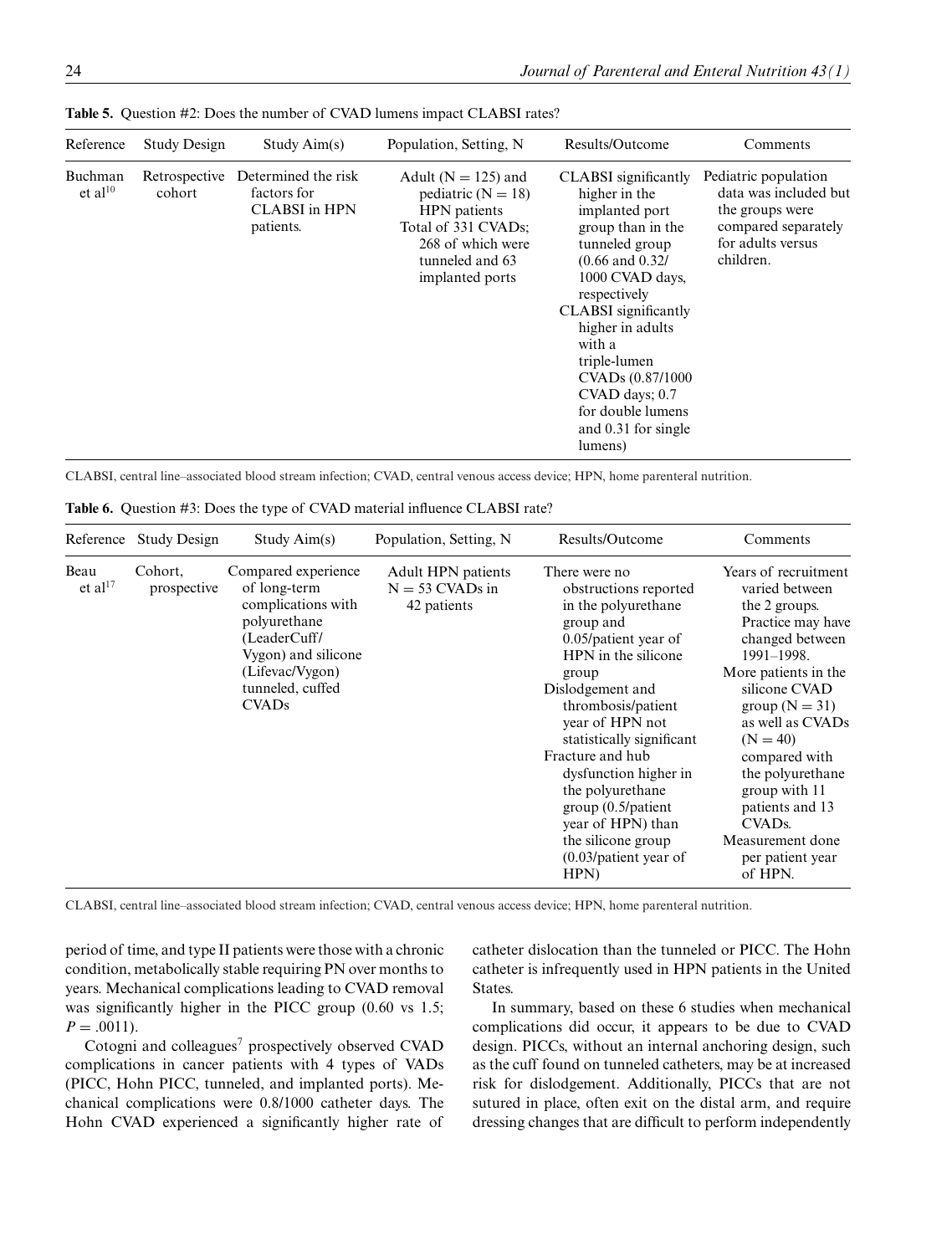|                                             |                               | Table 7. Question #4: What is the best CVAD for minimizing mechanical complications?                                                                   |                                                                                                                                   |                                                                                                                                                                                                                                           |                                                                                                                                                                                                                                                                                                                            |
|---------------------------------------------|-------------------------------|--------------------------------------------------------------------------------------------------------------------------------------------------------|-----------------------------------------------------------------------------------------------------------------------------------|-------------------------------------------------------------------------------------------------------------------------------------------------------------------------------------------------------------------------------------------|----------------------------------------------------------------------------------------------------------------------------------------------------------------------------------------------------------------------------------------------------------------------------------------------------------------------------|
| Reference                                   | Study Design                  | Study Aim(s)                                                                                                                                           | Setting, N<br>Population,                                                                                                         | Results/Outcome                                                                                                                                                                                                                           | Comments                                                                                                                                                                                                                                                                                                                   |
| Christensen<br>${\rm \bf et\;al^{14}}$      | Retrospective<br>cohort       | CVADs and PICCs<br>in 1 Danish Center<br>rates<br>complication<br>of tunneled<br>Compared                                                              | CVADs; 169<br>CVADs and<br>136 adult HPN<br>126 PICCs<br>Total of 295<br>tunneled<br>patients                                     | higher (1.5 compared with 0.6/1000<br>If removal was due to a mechanical<br>other defects) PICC removal was<br>cause (CVAD fell out, pulled out<br>by mistake, occlusion, broken or<br>CVAD days)                                         | PICCs were inserted when patient not<br>period of time more often received<br>Patients who had an acute condition,<br>IV supplementation over limited<br>metabolically unstable requiring<br>able to care for the CVAD.<br>a PICC.                                                                                         |
| Toure et al <sup>13</sup>                   | Prospective<br>cohort         | tunneled CVADs<br>Compared rates of<br>곱<br>complications<br>associated wit<br>inserted and<br>peripherally                                            | CVADs and 71<br>196 adult HPN<br>133 tunneled<br>patients<br>PICCs                                                                | The mean number of catheter days<br>was not significant between the<br>to non-infection complications<br>non-infection complications<br>between PICC and tunneled<br>There was no difference in<br><b>CVADs</b> catheters<br>2 CVAD types | Non-infectious complications defined as<br>pericarditis, breakage, and leakage at<br>occlusion, venous thrombosis,<br>the VAD site.                                                                                                                                                                                        |
| Cotogni<br>${\rm et\, al\hspace{0.05cm}}^7$ | observational<br>Prospective, | CVADs, implanted<br>Investigated CVAD<br>complications in<br>Hohn, tunneled<br>cancer patients<br>with 4 types of<br>VAD <sub>s</sub> (PICC,<br>ports) | 254 adult HPN<br>CVAD <sub>s</sub> , 72<br>65 PICCs, 107<br>Hohns, 45<br>implanted<br>289 CVADs;<br>tunneled<br>patients<br>ports | CVAD days or /1000 HPN days<br>mechanical complications/1000<br>dislocations for the Hohn,<br>tunneled and 5 for PICCs<br>There were no differences in<br>compared with 4 for the<br>between the 4 CVADs<br>There were 16 catheter        | High mortality rate (210 of 289 patients<br>died).                                                                                                                                                                                                                                                                         |
| Guglielmi<br>et al <sup>9</sup>             | Prospective<br>cohort         | non-cancer patients<br>complications both<br>in adult cancer and<br>long-term HPN<br>frequency of<br>Described the                                     | 139 patients with a<br>diagnosis and<br>270 adult HPN<br>131 without<br>patients<br>cancer<br>cancer                              | patients with implanted ports (0.91<br>CVADs compared with the cancer<br>non-cancer patients with tunneled<br>Overall, incidence of mechanical<br>complications higher in the<br>and 0.82/1000 patient days,<br>respectively)             | training program was shortened to<br>Different CVAD types in cancer and<br>periodic home nurse follow-up<br>between the 2 groups. Patient<br>Lacking mechanical definition.<br>HPN protocols were different<br>3 days in the cancer group<br>compared with 7-14 days;<br>visits were not conducted<br>non-cancer patients. |

(*continued*)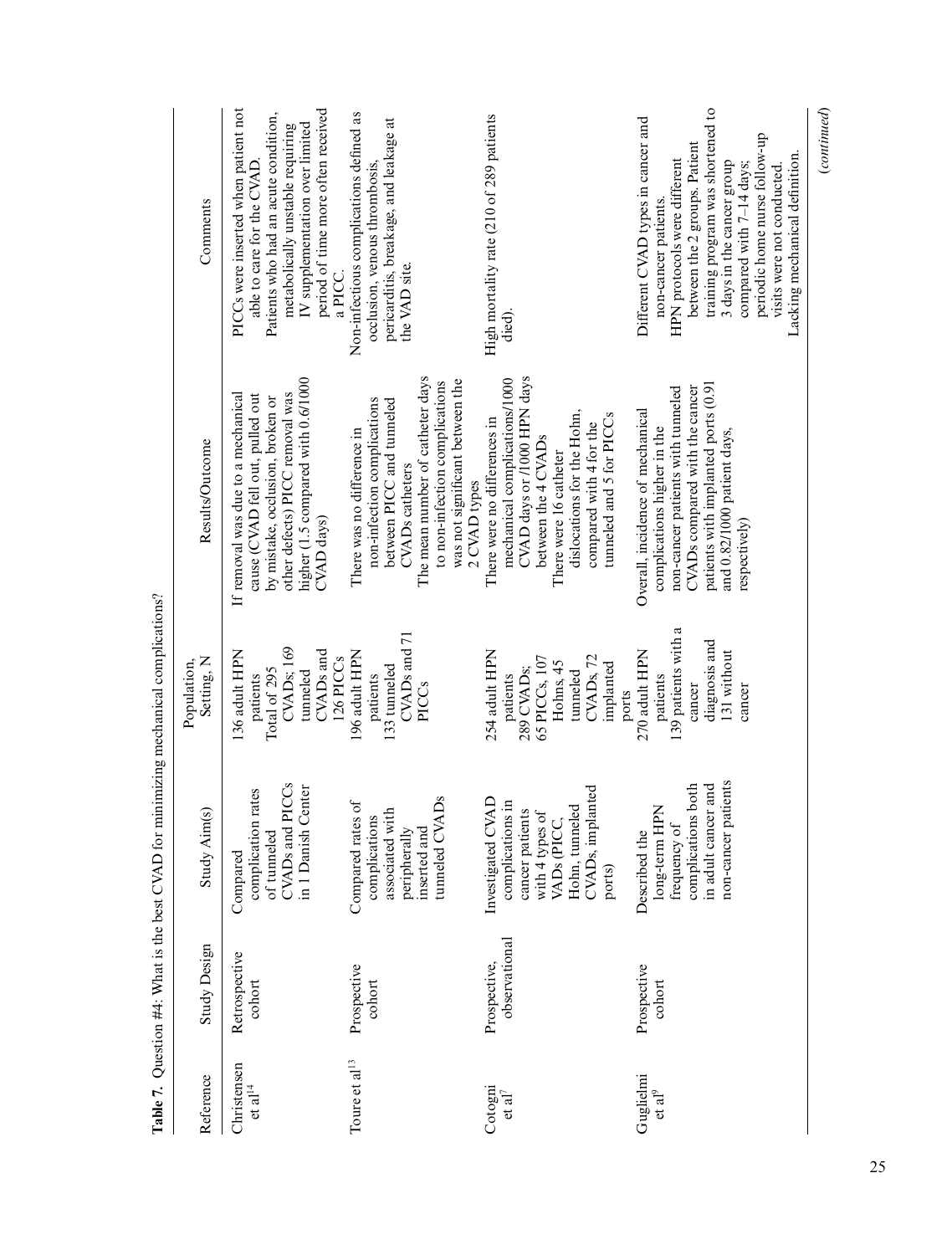| Table 7. (continued)        |                                   |                                                                                                                                                                                         |                                                                                                                           |                                                                                                                                                                                                                                                                                                                                                                   |                                                                                                                                                                                                                                                                                                                                                |
|-----------------------------|-----------------------------------|-----------------------------------------------------------------------------------------------------------------------------------------------------------------------------------------|---------------------------------------------------------------------------------------------------------------------------|-------------------------------------------------------------------------------------------------------------------------------------------------------------------------------------------------------------------------------------------------------------------------------------------------------------------------------------------------------------------|------------------------------------------------------------------------------------------------------------------------------------------------------------------------------------------------------------------------------------------------------------------------------------------------------------------------------------------------|
| Reference                   | Study Design                      | Study Aim(s)                                                                                                                                                                            | Setting, N<br>Population,                                                                                                 | Results/Outcome                                                                                                                                                                                                                                                                                                                                                   | Comments                                                                                                                                                                                                                                                                                                                                       |
| Beau et al <sup>17</sup>    | prospective<br>Cohort,            | Compared experience<br>complications with<br>polyurethane<br>(Leader-<br>and<br>$(LifewaCVygon)$ tunneled, cuffed<br>of long-term<br>Cuff/Vygon)<br>silicone<br><b>CVAD<sub>s</sub></b> | $N = 53$ CVADs in<br>42 patients<br>Adult HPN<br>patients                                                                 | were higher in the polyurethane<br>group and 0.05/ patient year of<br>(0.5/patient year of HPN) than<br>the silicone group (0.03/patient<br>reported in the polyurethane<br>Fracture and hub dysfunction<br>thrombosis/patient year of<br>HPN in the silicone group<br>HPN was not statistically<br>There were no obstructions<br>Dislodgement and<br>significant | catheter group $(N = 31)$ as well as<br>catheters ( $N = 40$ ) compared with<br>Years of recruitment varied between<br>changed between 1991 and 1998.<br>the polyurethane group that had<br>Measurement done per patient year<br>the 2 groups. Practice may have<br>More patients were in the silicone<br>11 patients with 13 CVADs.<br>of HPN |
| Gaggioti<br>$et$ al $^{12}$ | Retrospective<br>crossover<br>HPN | Compared implanted<br>ports and tunneled<br>silicone CVADs                                                                                                                              | implanted port<br>changed to an<br>had a silicone<br>All 6 previously<br>CVAD and<br>6 adult HPN<br>tunneled<br>patients; | There were no data on the number of<br>tunneled CVADs, and 3 occlusions<br>occurred in 1 patient<br>year of HPN)                                                                                                                                                                                                                                                  | Authors did not state if the 1000 days<br>No statistics given in the paper.<br>were CVAD or HPN days.<br>No definition for occlusions.<br>Small study group.                                                                                                                                                                                   |
|                             |                                   |                                                                                                                                                                                         |                                                                                                                           |                                                                                                                                                                                                                                                                                                                                                                   |                                                                                                                                                                                                                                                                                                                                                |

CVAD, central venous access device; HPN, home parenteral nutrition; IV, intravenous; PICC, peripherally inserted central catheter; VAD, venous access device. CVAD, central venous access device; HPN, home parenteral nutrition; IV, intravenous; PICC, peripherally inserted central catheter; VAD, venous access device.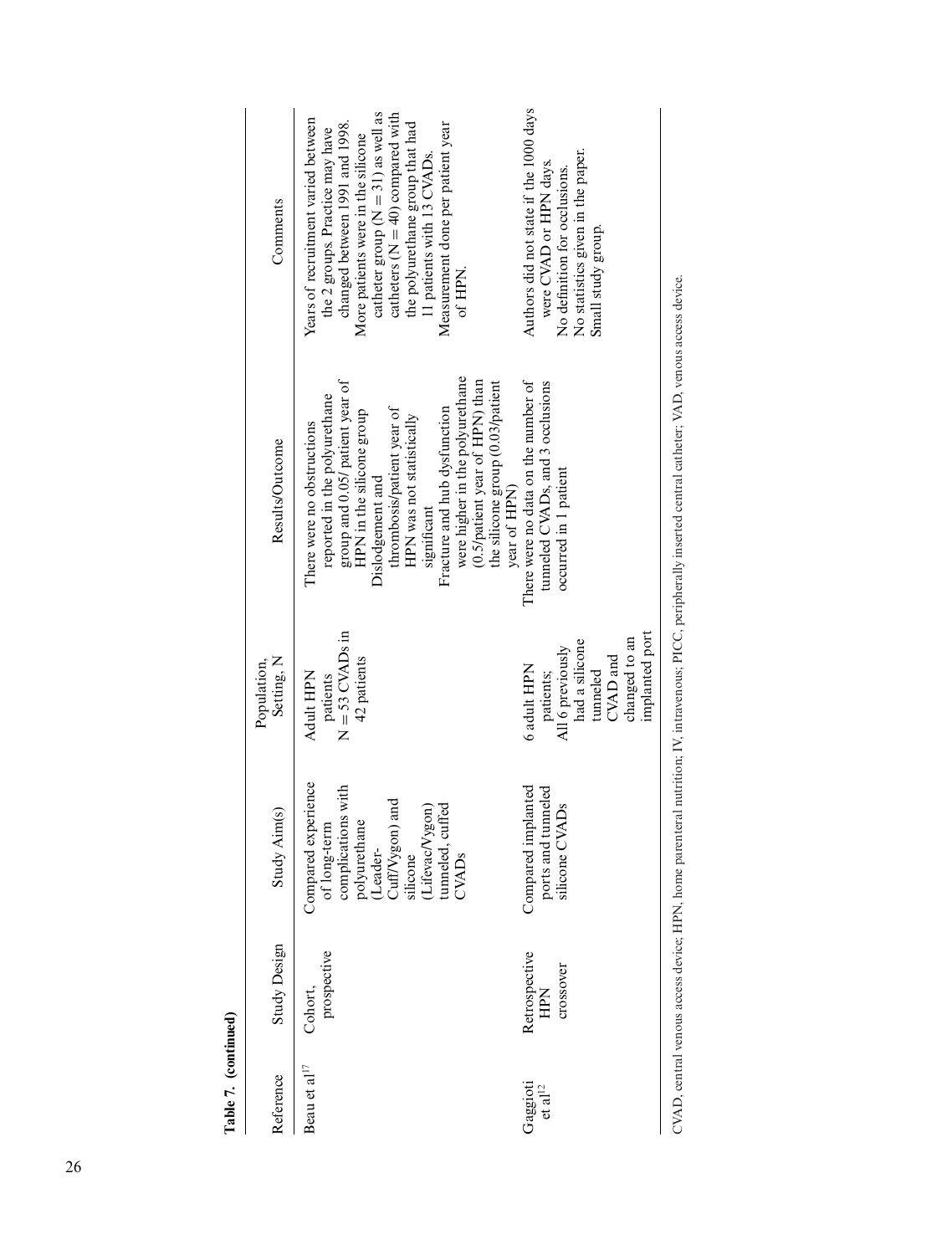(compared with a tunneled catheter exiting the chest) may also lend themselves to be accidently becoming dislodged. Tunneled VADs would have increased rates of malfunction compared with implanted ports due to cracking of the VAD hub and weakening of the lumen from repeated VAD clamping during and after flushing.

**Question 5: Should antimicrobial or ethanol locks be used vs standard care for treating or preventing CVAD infections? (See Table 8.)**

**Recommendation 5**: Based upon 2 studies, ethanol and antimicrobial lock instillations should be considered when used to prevent recurrent infection. Tunneled CVADs instilled with concentrated vancomycin demonstrated a decrease in CLABSI in 1 study. One study showed that there was no difference in removing an infected CVAD vs using a concentrated antibiotic lock followed by ethanol locks for several days.

### **Quality of Evidence**: Low **GRADE Recommendation**: Weak

**Rationale 5.** The CDC recommends that prophylactic antimicrobial locks be used only for long-term VADs with repeated CLABSIs following an in-depth review to insure that aseptic techniques are being followed and adhered to. In this narrower literature search of adult HPN patients, no randomized trials in adult HPN patients assessed the impact of antimicrobial or ethanol locks to treat or use prophylactically to prevent CLABSI. Three observational studies explored this question.<sup>18-20</sup> Lawinski et al<sup>20</sup> retrospectively compared differences in outcome in HPN patients  $(N = 428)$  with CVAD removal vs those treated first with ethanol locks followed by antibiotic lock therapy. Of the 331 episodes of CLABSI, the majority (231 of the CVADs) were automatically removed for specific criteria (eg, colonization with fungi or specific bacterial strain which were resistant to most antimicrobials, etc) without using a lock therapy. Of the 100 CVADs that remained in situ, a 95% ethanol solution was instilled daily for 4 days, followed by an antibiotic lock solution which was selected based upon the patient's blood culture results. There were no differences in the recurrence of CLABSIs with the same organism between the 2 groups over a period of 120 days.

The use of a prophylaxis lock of either a highly concentrated antibiotic or a 70% ethanol solution was studied in 59 patients who experienced a total of 313 CLABSI episodes: 264 before and 49 following initiation of the lock solution.<sup>19</sup> There were statistically significant differences in the prelocking groups  $(10.97 \pm 25.92)$  infections/1,000 CVAD days) and postlocking groups  $(1.09 \pm 2.53 \text{ infec-}$ tions/1000 CVAD days) as well as for the CVADs that instilled vancomycin (11.59 days prelocking and 1.04 days postlocking/1000 CVAD days;  $P < .001$ ).

John et al<sup>18</sup> also examined the impact of CLABSI-related hospital admission using a 70% ethanol lock solution in adult HPN patients before and after ethanol lock using a quasi-crossover study design. Overall, 31 patients experienced 273 CLABSI-related admissions prior to ethanol lock treatment (10.04/1000 CVAD days) compared with 47 CLABSI after ethanol lock  $(6.48/1000 \text{ CVAD}$  days;  $P =$ .005). When data were adjusted to include only tunneled CVADs, a significant decrease in CLABSI from 10.1 to 2.9/1000 VAD days before and after ethanol lock use remained.

In summary, while few studies have demonstrated the benefits of ethanol and antimicrobial locks in the adult population, a larger body of research exists for the pediatric HPN population. This research has consistently reported decreased rates of CLABSI.<sup>21-23</sup> However, increased VAD breakage and thrombosis rates with the use of ethanol have also been cited with the use of silicone CVADs.<sup>23-25</sup> It should be noted that ethanol locks can only be used if the CVAD material is silicone because a 70% ethanol lock solution has the potential to weaken CVADs constructed of polyurethane.<sup>26</sup> The effect of different dwell times and frequency, as well as concentrations of ethanol, on VAD integrity all are areas that require further investigation. Antimicrobial lock solutions also present difficulties due to the potential to develop antimicrobial resistance as well as risks due to side effects and allergic reactions. Additionally, studies investigating antimicrobial locks differ on the medication used, dose, and CVAD dwell times.

### **Question #6: Should saline or heparin locks be used for CVAD maintenance?**

**Recommendation 6.** No recommendations can be made as to which flush solution should be used to maintain patency for HPN CVADs due to the lack of studies.

### **Quality of Evidence**: Very Low

**GRADE Recommendation**: Expert opinion

**Rationale 6**: No studies have examined the impact of flushing with normal saline vs heparinized saline to reduce intraluminal clotting for adult patients infusing HPN. Manufacturer guidelines are generally followed regarding the use and frequency of heparin flush in open-ended CVADs. For valved or closed-tip CVADs, manufacturers recommend normal saline flushes. Home infusion providers most often follow standards of practice developed by the INS who recommend flushing CVADs before and after medication administration with preservative-free 0.9% sodium chloride, followed by either heparin 10 U/mL or preservative-free 0.9% sodium chloride. Manufacturer guidelines and the type of needleless connector used also guides the clinician in making an informed decision as to flushing.

Although there are no studies in adult HPN patients that evaluated the efficacy of various flush solutions a priori, the prospective study by Lyons et al of 90 homecare patients that included 7 HPN patients infusing various therapy types via a PICC were randomized into 3 different flushing protocols.<sup>27</sup> The flushing protocols compared were saline alone, saline with heparin 10 U/mL, and saline with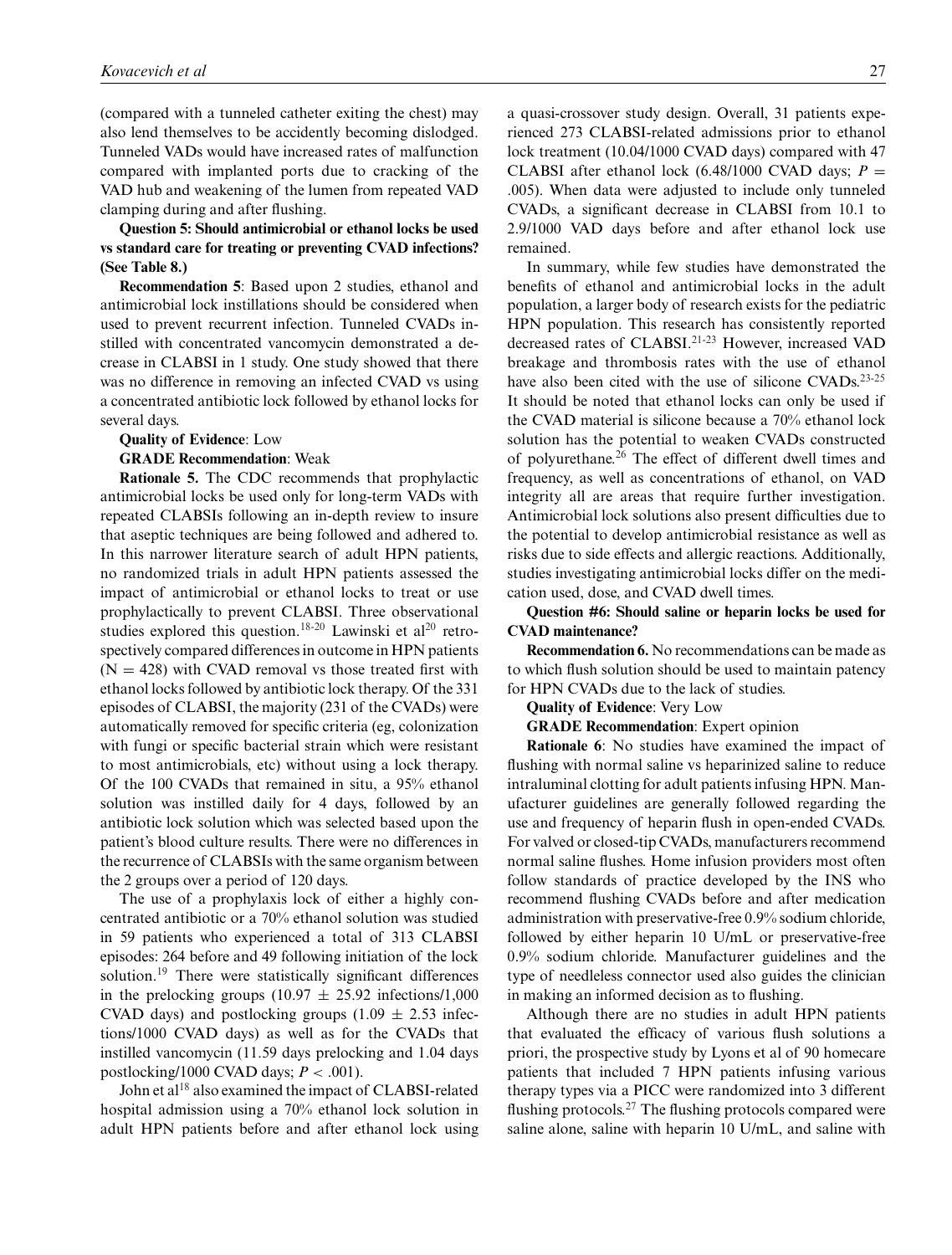| Comments                  | made depending upon clinical evaluation<br>Decision as to which lock solution used was<br>The appropriate antimicrobial lock solution<br>being included in both groups. The type<br>of lock reported and use in the analyses<br>No statistical significance in the reduction<br>episodes and the general incidence, not<br>was the lock that the patient was using<br>No mention as to how often a patient was<br>on an organism obtained from a blood<br>antimicrobial and ethanol lock, thus<br>was based upon previous CLABSI<br>compared with ethanol locking.<br>antimicrobial locking was used<br>Small sample sizes in both groups.<br>Patients could have used both an<br>of VAD infection rates when<br>instilling the lock technique.<br>the majority of the time.<br>and was not controlled.<br>culture. | and if asymptomatic and repeat blood<br>Ethanol lock used for 4 days followed by<br>restarted after last antimicrobial lock<br>No statistical differences in the 2 groups.<br>antimicrobial lock for 4 days; HPN<br>culture negative, patient sent home.<br>CLABSI not defined.                                                                                                                                                                                                                                                                                                                                                                                                                                                                           | (continued) |
|---------------------------|---------------------------------------------------------------------------------------------------------------------------------------------------------------------------------------------------------------------------------------------------------------------------------------------------------------------------------------------------------------------------------------------------------------------------------------------------------------------------------------------------------------------------------------------------------------------------------------------------------------------------------------------------------------------------------------------------------------------------------------------------------------------------------------------------------------------|-----------------------------------------------------------------------------------------------------------------------------------------------------------------------------------------------------------------------------------------------------------------------------------------------------------------------------------------------------------------------------------------------------------------------------------------------------------------------------------------------------------------------------------------------------------------------------------------------------------------------------------------------------------------------------------------------------------------------------------------------------------|-------------|
| Results/Outcome           | was 10.97 ± 25.92/1000 CVAD days;<br>Total of 313 CLABSI; before the use of<br>a locking solution, the CLABSI rate<br>For patients who instilled antimicrobial<br>0.47/1000 CVAD days after locking<br>For patients who instilled with ethanol<br>following locking $1.09 \pm 2.53/1000$<br>CVAD days and 1.19 after locking<br>11.59/1000 CVAD days, and post-<br>lock CLABSI rate was 12.03/1000<br>lock: CLABSI rate was 4.18/1000<br>CVAD days before locking and<br>vancomycin locks decreased to<br>Pre-vancomycin locks: rate was<br>$CVAD$ days $(P < .001)$<br>1.04/1000 CVAD days                                                                                                                                                                                                                         | with CVAD removal and replacement<br>CLABSI to next episode of infection:<br>days in antimicrobial /ethanol group;<br>antimicrobial lock versus 133 treated<br>complication after treatment 1053 ±<br>181 patients developed 352 episodes of<br>CVAD removal/replacement group<br>CVAD removal/replacement group<br>Re-infection in tunneled CVADs after<br>treatment for CLABSI: 431 $\pm$ 437<br>748 days in antimicrobial /ethanol<br>Median numbers to CVAD infection<br>group and $952 \pm 709$ days in the<br>Average time of catheter use after a<br>/ethanol group; $468 \pm 411$ days<br>$436 \pm 436$ days antimicrobial<br>48 patients treated with ethanol/<br>removal/replacement group<br>of a new catheter<br>$565 \pm 443$ CVAD<br>CLABSI |             |
| Setting, N<br>Population, | with ethanol<br>antibiotic<br>patients<br>instilled<br><b>CVAD<sub>s</sub></b><br>instilled<br><b>CVAD<sub>s</sub></b><br>patients<br>59 eligible<br>8 patients<br>their<br>their<br>with<br>lock<br>lock<br>51                                                                                                                                                                                                                                                                                                                                                                                                                                                                                                                                                                                                     | 428 adult patients<br>receiving HPN                                                                                                                                                                                                                                                                                                                                                                                                                                                                                                                                                                                                                                                                                                                       |             |
| Study Aim(s)              | before and after<br>Rate of CLABSI<br>antibiotic or<br>ethanol lock                                                                                                                                                                                                                                                                                                                                                                                                                                                                                                                                                                                                                                                                                                                                                 | blood culture<br>versus CVAD<br>(according to<br>antimicrobial<br>results) with<br>95% ethanol<br>lock therapy<br>removal<br>Compare                                                                                                                                                                                                                                                                                                                                                                                                                                                                                                                                                                                                                      |             |
| <b>Study Design</b>       | Retrospective,<br>cohort                                                                                                                                                                                                                                                                                                                                                                                                                                                                                                                                                                                                                                                                                                                                                                                            | Retrospective,<br>cohort                                                                                                                                                                                                                                                                                                                                                                                                                                                                                                                                                                                                                                                                                                                                  |             |
| Reference                 | Davidson<br>$et$ al $^{19}$                                                                                                                                                                                                                                                                                                                                                                                                                                                                                                                                                                                                                                                                                                                                                                                         | Lawinski<br>et al $^{20}$                                                                                                                                                                                                                                                                                                                                                                                                                                                                                                                                                                                                                                                                                                                                 |             |

Table 8. Question #5: Should antimicrobial/ethanol locks be used for treating or preventing CVAD infections? **Table 8.** Question #5: Should antimicrobial/ethanol locks be used for treating or preventing CVAD infections?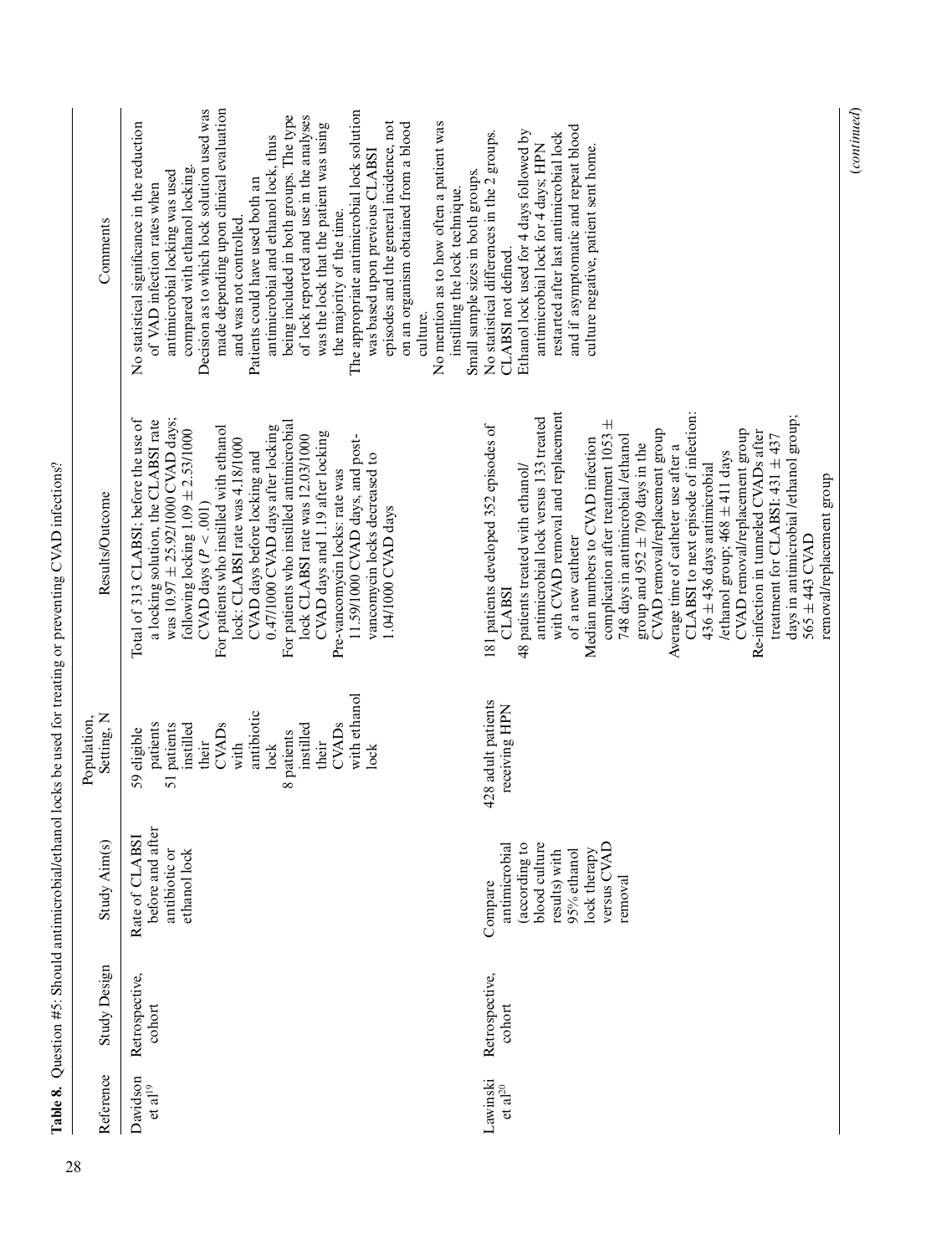| Table 8. (continued)                   |                                                                           |                                                                                                                                                                                           |                           |                                                                                                                                                                                                                                                                                                                                                                                                                                                                                                                                                                                                                                                                                                                                                       |                                                                                                                                                                                                                                                                                                                                                                                                                                                                                         |
|----------------------------------------|---------------------------------------------------------------------------|-------------------------------------------------------------------------------------------------------------------------------------------------------------------------------------------|---------------------------|-------------------------------------------------------------------------------------------------------------------------------------------------------------------------------------------------------------------------------------------------------------------------------------------------------------------------------------------------------------------------------------------------------------------------------------------------------------------------------------------------------------------------------------------------------------------------------------------------------------------------------------------------------------------------------------------------------------------------------------------------------|-----------------------------------------------------------------------------------------------------------------------------------------------------------------------------------------------------------------------------------------------------------------------------------------------------------------------------------------------------------------------------------------------------------------------------------------------------------------------------------------|
| Reference                              | <b>Study Design</b>                                                       | Study Aim(s)                                                                                                                                                                              | Setting, N<br>Population, | Results/Outcome                                                                                                                                                                                                                                                                                                                                                                                                                                                                                                                                                                                                                                                                                                                                       | Comments                                                                                                                                                                                                                                                                                                                                                                                                                                                                                |
| $et$ $\mathbf{al}^{\text{18}}$<br>John | Retrospective,<br>their own<br>served as<br>control<br>cohort<br>Patients | followed by 10<br>Investigated the<br>installation (3<br>reducing the<br>efficacy of<br>ethanol lock<br>incidence of<br>mL of 70%<br>mL normal<br><b>CLABSIS</b><br>saline) in<br>ethanol | 31 adult HPN<br>patients  | Number of CVAD/1000 CVAD days was<br>before and after ethanol for lock, $P =$<br>demonstrated a reduction in CLABSI<br>Adjusted data for only tunneled CVADs<br>CLABSI decreased from 3.31 to 1.93<br>6.14 before and 3.72 after ethanol $(P$<br>CLABSI hospital admits /1000 catheter<br>days was 10.04 before and 6.48 after<br>post-ethanol lock/1000 CVAD days<br>pre-ethanol lock and 47 admissions<br>Incidence of CLABSIs decreased from<br>readmissions from 10.1 pre-ethanol<br>$lock/1000$ CVAD days $(P = 0.011)$<br>3.53 before to 1.65 after ethanol<br>Number of CVADs removed for<br>273 CLABSI-related admissions<br>lock to 2.9/1000 CVAD days<br>post-ethanol lock ( $P < .001$ )<br>ethanol $(P = .005)$<br>$\frac{5}{15}$<br>.058 | Ethanol lock started on existing CVADs in<br>patients had PICCs for at least some of<br>Number of catheter days in prelock group<br>was 27,210 and 7201 in tunneled group<br>No reported side effects or complications<br>which the presence of a biofilm could<br>In the pre-ethanol lock population, 16<br>Only patients with silicone catheters<br>received ethanol lock.<br>from ethanol lock.<br>with ethanol lock.<br>the infusion days.<br>Small sample size.<br>affect results. |
|                                        |                                                                           |                                                                                                                                                                                           |                           | CLABSI, central line-associated blood stream infection; CVAD, central venous access device; HPN, home parenteral nutrition; VAD, venous access device.                                                                                                                                                                                                                                                                                                                                                                                                                                                                                                                                                                                                |                                                                                                                                                                                                                                                                                                                                                                                                                                                                                         |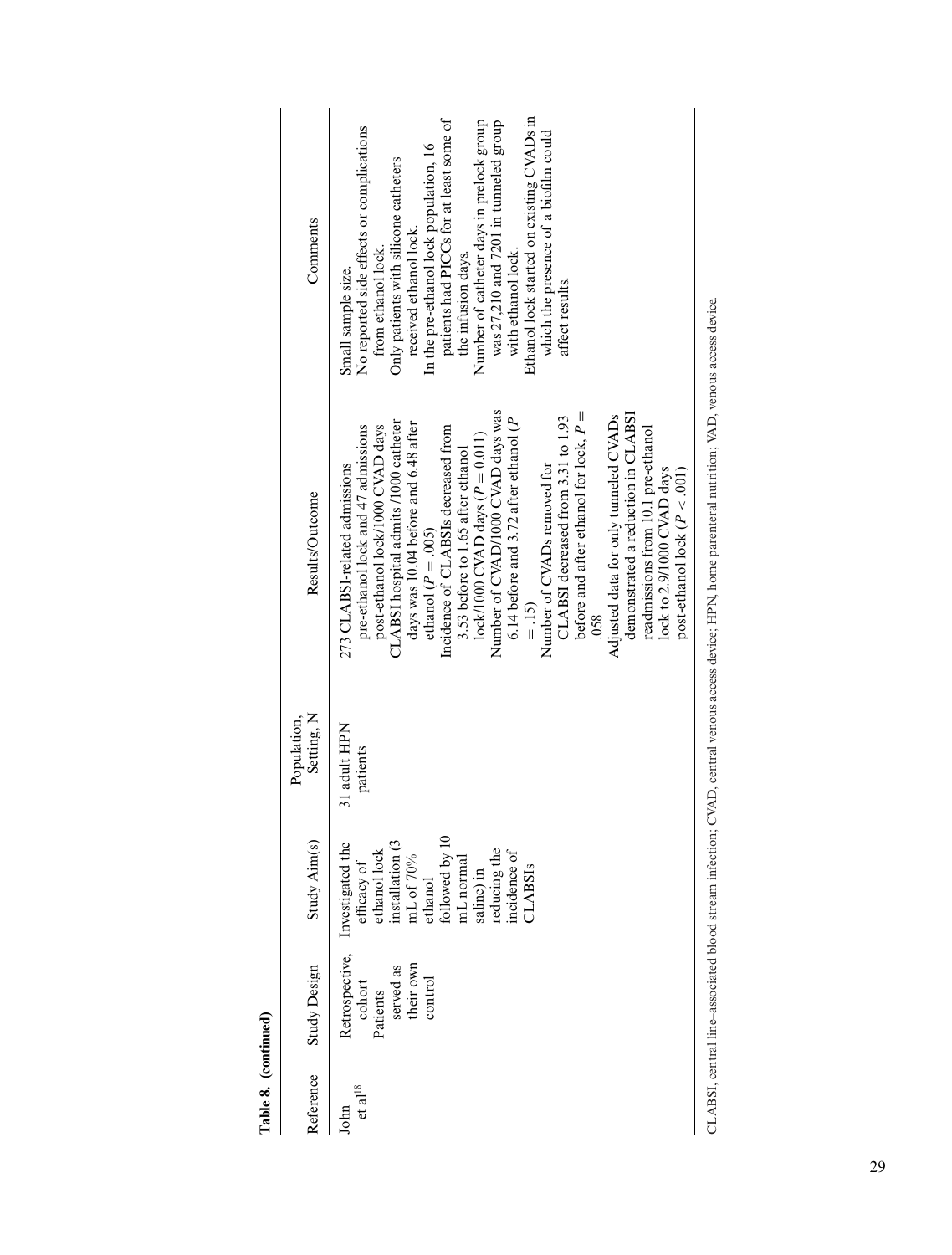heparin 100 U/mL. Results indicated that the saline-only group required additional home RN visits to assess for sluggishness/occlusions (32.1% compared with 15.6% for the 100 U/mL and 13.3% for the 10 U/mL;  $P = .150$ ). This group also experienced the highest percentage of patients requiring tissue plasminogen activator (tPA) to restore PICC patency (25% vs 9.4% and 10% in the 100 U/mL and 10 U/mL, respectively;  $P = .160$ ). Both of these results trended toward significance, likely reflecting the small sample sizes. The impact of additional home visits by a registered nurse and the use of tPA needs to be considered when evaluating the benefits of the type of flushing solution.

In summary, there is no strong evidence to support the use of heparin vs saline flush solutions to maintain CVAD patency. This challenges the homecare clinician to further study the use of saline flush solutions due to the increased cost to provide heparin flushes as well as the potential for the development of heparin-induced thrombocytopenia.

#### **Summary**

These guidelines are tailored to assist clinicians to use best practices in the selection and care of CVADs for the infusion of HPN solutions in the adult patient. Due to the absence of randomized control studies, our recommendations to answer these questions are based upon observational cohort studies and expert opinion. For all of our questions, the quality of evidence was either low or very low. It is our hope that this systematic search strategy, followed by meticulous data abstraction, will provide clinicians with the most current scientific evidence to integrate with their clinical expertise and enable them to optimize catheter care for their HPN patients and to underscore the need for research in the homecare population.

These recommendations serve only as a beginning point to stimulate interest in developing the next generation of studies to provide optimal care to our HPN population. We selected key questions, but are aware that these as well as other questions remain unanswered. It is clear that further multidisciplinary research is needed to continue the quest to decrease or eliminate complications for our HPN patients.

#### **References**

- 1. Druyan ME, Compher C, Boullata JI, et el; American Society for Parenteral and Enteral Nutrition Board of Directors. Clinical guidelines for the use of parenteral and enteral nutrition in adult and pediatric patients: applying the GRADE system to development of A.S.P.E.N. clinical guidelines. *JPEN J Parenter Enteral Nutr*. 2012;36(1):77-80.
- 2. Winkler MF, DiMaria-Ghalili RA, Guenter P, et al. Characteristics of a cohort of home parenteral nutrition patients at the time of enrollment in the Sustain registry. *JPEN J Parenter Enteral Nutr*. 2016;40(8):1140- 1149.
- 3. Chopra V, Flanders SA, Saint S, et al. The Michigan Appropriateness Guide for Intravenous Catheters (MAGIC): results from a multispecialty panel using the RAND/UCLA appropriateness method. *Ann Intern Med*. 2015;163(6 suppl):S1-S40.
- 4. O'Grady NP, Alexander M, Burns LA, et al. Guidelines for the prevention of intravascular catheter-related infections. *Am J Infect Control*. 2011;39(4 suppl 1):S1-S34.
- 5. Chambers ST, Peddie B, Pithie A. Ethanol disinfection of plasticadherent micro-organisms. *J Hosp Infect*. 2006;63(2):193-196.
- 6. Moureau N, Chopra V. Indications for peripheral, midline and central catheters: summary of the MAGIC recommendations. *Br J Nurs*. 2016;25(8):S15-S24.
- 7. Cotogni P, Pittiruti M, Barbero C, et al. Catheter-related complications in cancer patients on home parenteral nutrition: a prospective study of over 51,000 catheter days. *JPEN J Parenter Enteral Nutr*. 2013;37(3):375-383.
- 8. Santarpia L, Alfonsi L, Tiseo D, et al. Central venous catheter infections and antibiotic therapy during long-term home parenteral nutrition: an 11-year follow-up study. *JPEN J Parenter Enteral Nutr*. 2010;34(3):254-262.
- 9. Guglielmi FW, Regano N, Mazzuoli S, et al. Catheter-related complications in long-term home parenteral nutrition patients with chronic intestinal failure. *J Vasc Access*. 2012;13(4):490-497.
- 10. Buchman AL, Opilla M, Kwasny M, Diamantidis TG, Okamoto R. Risk factors for the development of catheter-related bloodstream infections in patients receiving home parenteral nutrition. *JPEN J Parenter Enteral Nutr*. 2014;38(6):744-749.
- 11. Bech LF, Drustrup L, Nygaard L, et al. Environmental risk factors for developing catheter-related bloodstream infection in home parenteral nutrition patients: a 6-year follow-up study. *JPEN J Parenter Enteral Nutr*. 2016;40(7):989-994.
- 12. Gaggioti G, Orlandoni P, Boccoli G, Capomagi A, Talevi S, Ambrosi S. Percutaneous vs. totally implantable catheters in home parenteral nutrition. *Clin Nutr (Edinburgh, Scotland)*. 1986;5(1):33-40.
- 13. Toure A, Duchamp A, Peraldi C, et al. A comparative study of peripherally-inserted and Broviac catheter complications in home parenteral nutrition patients. *Clin Nutr (Edinburgh, Scotland)*. 2015;34(1):49-52.
- 14. Christensen LD, Holst M, Bech LF, et al. Comparison of complications associated with peripherally inserted central catheters and Hickman catheters in patients with intestinal failure receiving home parenteral nutrition. Six-year follow up study. *Clin Nutr (Edinburgh, Scotland)*. 2016;35(4):912-917.
- 15. Ross VM, Guenter P, Corrigan ML, et al. Central venous catheter infections in home parenteral nutrition patients: outcomes from Sustain: American Society for Parenteral and Enteral Nutrition's national patient registry for nutrition care. *Am J Infect Control*. 2016;44(12):1462- 1468.
- 16. Mehall JR, Saltzman DA, Jackson RJ, Smith SD. Fibrin sheath enhances central venous catheter infection. *Crit Care Med*. 2002;30(4):908-912.
- 17. Beau P, Matrat S. A comparative study of polyurethane and silicone cuffed-catheters in long-term home total parenteral nutrition patients. *Clin Nutr (Edinburgh, Scotland)*. 1999;18(3):175-177.
- 18. John BK, Khan MA, Speerhas R, et al. Ethanol lock therapy in reducing catheter-related bloodstream infections in adult home parenteral nutrition patients: results of a retrospective study. *JPEN J Parenter Enteral Nutr*. 2012;36(5):603-610.
- 19. Davidson JB, Edakkanambeth Varayil J, Okano A, et al. Prevention of subsequent catheter-related bloodstream infection using catheter locks in high-risk patients receiving home parenteral nutrition. *JPEN J Parenter Enteral Nutr*. 2017;41(4):685-690.